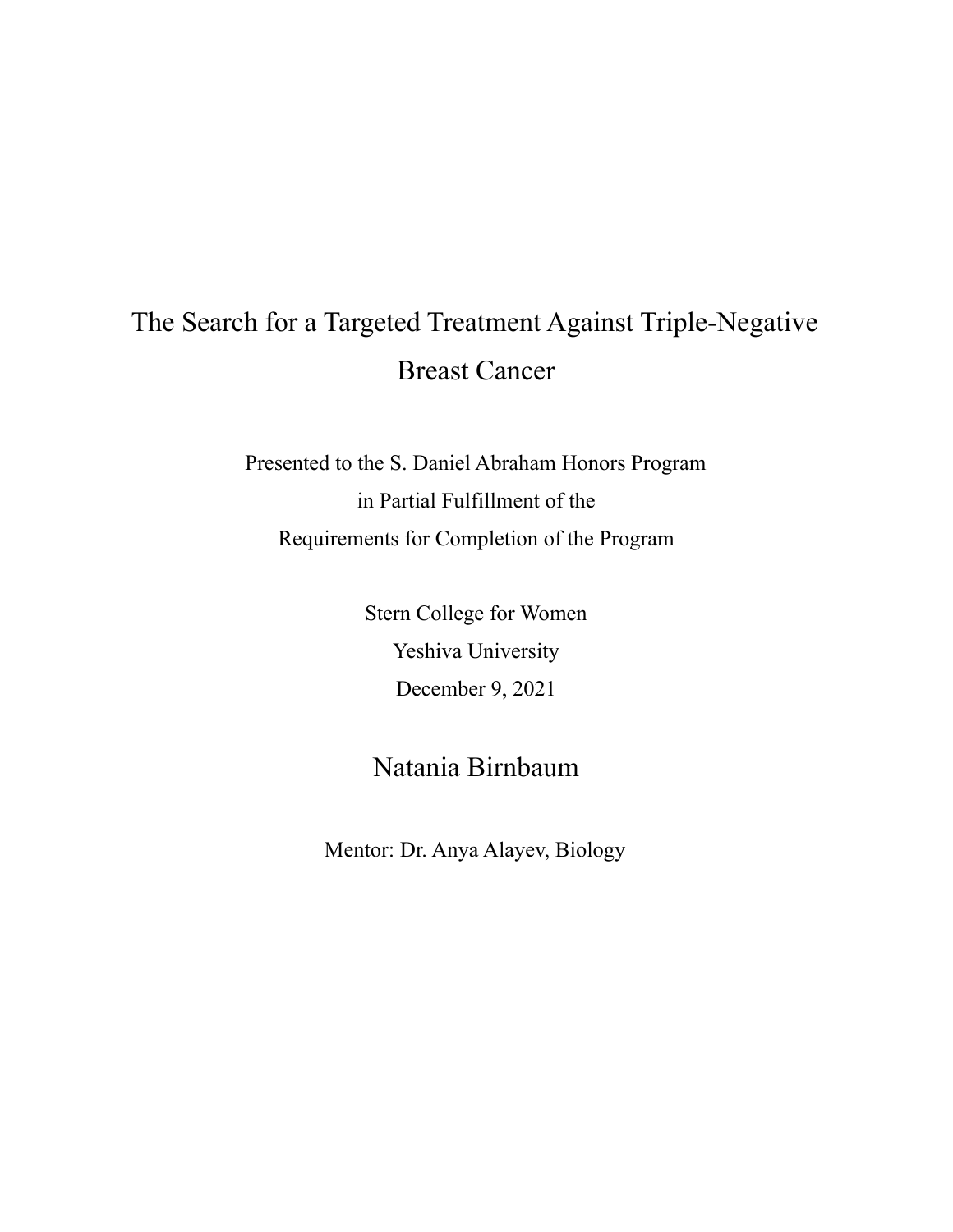#### **Introduction**

Breast cancer is the most common type of cancer worldwide, having surpassed lung cancer in 2020. It is the most common type of cancer to affect women in almost every country, and can and does occur in males, but more rarely. It is also the most common cause of death by cancer among women worldwide, and in the United States, it is second only to lung cancer. (1) Incidence rates rose sharply in the 1980s and 1990s, most likely due to more widespread mammographic screening, but dropped in the early 2000s, due at least in part to reduction in hormone replacement therapy in menopausal women. (2) According to the data from the 2018 SEER cancer survey, there is a 1 in 8 chance that a woman will be diagnosed with breast cancer in her lifetime, and once diagnosed, a 1 in 39 chance that she will die from it. (3) The American Cancer Society estimated that in 2019, over a quarter million new cases of breast cancer were diagnosed in the US alone. (4)

The risk of disease for each individual is different, and is affected by many factors. According to the American Cancer Society, the factors that increase breast cancer risk the most are the presence of a mutation in the BRCA genes, being older than 65, pre-existing hyperplasias or carcinomas in the breast, and high levels of estrogen post-menopause. (5) The prognosis for individuals diagnosed with breast cancer is also affected by these factors, as well as how advanced the disease is when it is diagnosed. If breast cancer is diagnosed before it metastasizes outside the immediately surrounding tissue, the patient has a much better chance of surviving longer than if the cancer had already spread throughout the body.

The types and arrangements of cells in the tumor also play a large role in prognosis. Breast cancers are often categorized by molecular subtype, based on what receptors and enzymes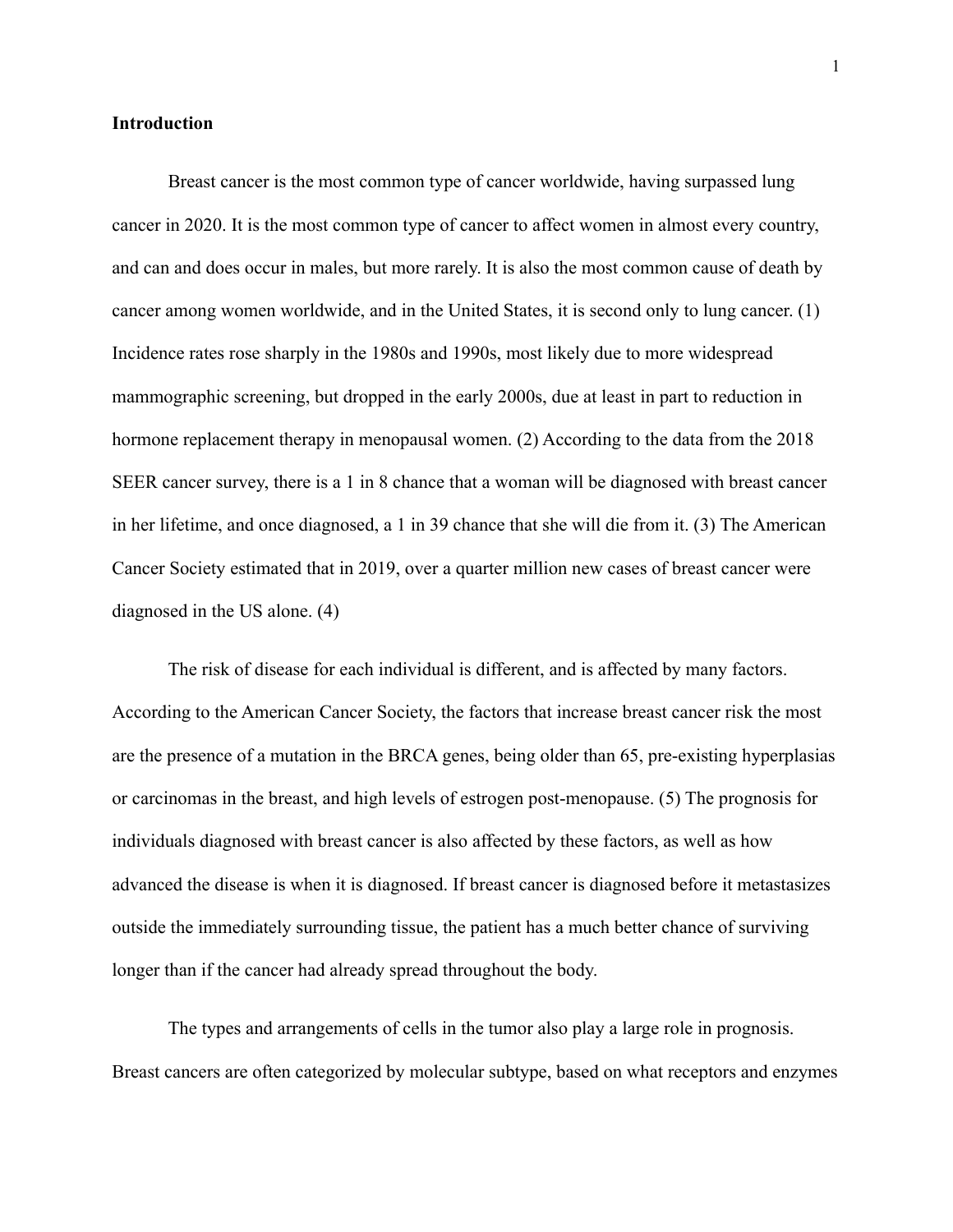are expressed in the cells. The presence of these distinct molecular markers affects how the cells behave, including how and where they metastasize, and what treatments can be used against them.

#### **History of breast cancer treatment**

For thousands of years, doctors and scientists have puzzled over the causes and treatment of cancerous tumors. Breast cancer in particular is often at the forefront of cancer research, because of its prevalence. Many advancements in cancer treatments, including combination chemotherapy and hormone therapy, were made in the context of breast cancer. Over the course of history, understanding of what causes the development of such tumors has improved, and with it, the ability to treat patients suffering from them. Until the end of the 19th century, cancer treatments focused on diet, pain relief, and radical surgery and cautery to remove superficial tumors. These treatments often proved ineffective, and frequently led to the death of the patient due to the progression of the disease or complications from surgery. Effective treatments for cancer only began to arrive at the end of the 19th century, with the discovery of X-rays and their tissue-killing properties. For decades, radiotherapy was the only way to slow the spread of cancer. Chemotherapy came half a century later, based on the discovery of the long-term effects of chemical weapons used in World War 2. (6)

Before the 1960s, using combinations of drugs in chemotherapy was still anathema in the medical world and was met with great resistance and skepticism, but by the 1970s, the standard treatments for cancer consisted of cocktails of nonspecific cytotoxic chemotherapeutic agents. One such program, called CMFVP (Cyclophosphamide, Methotrexate, Fluorouracil, Vincristine, and Prednisone), brought about a dramatic decrease in mortality from breast cancer. (7) The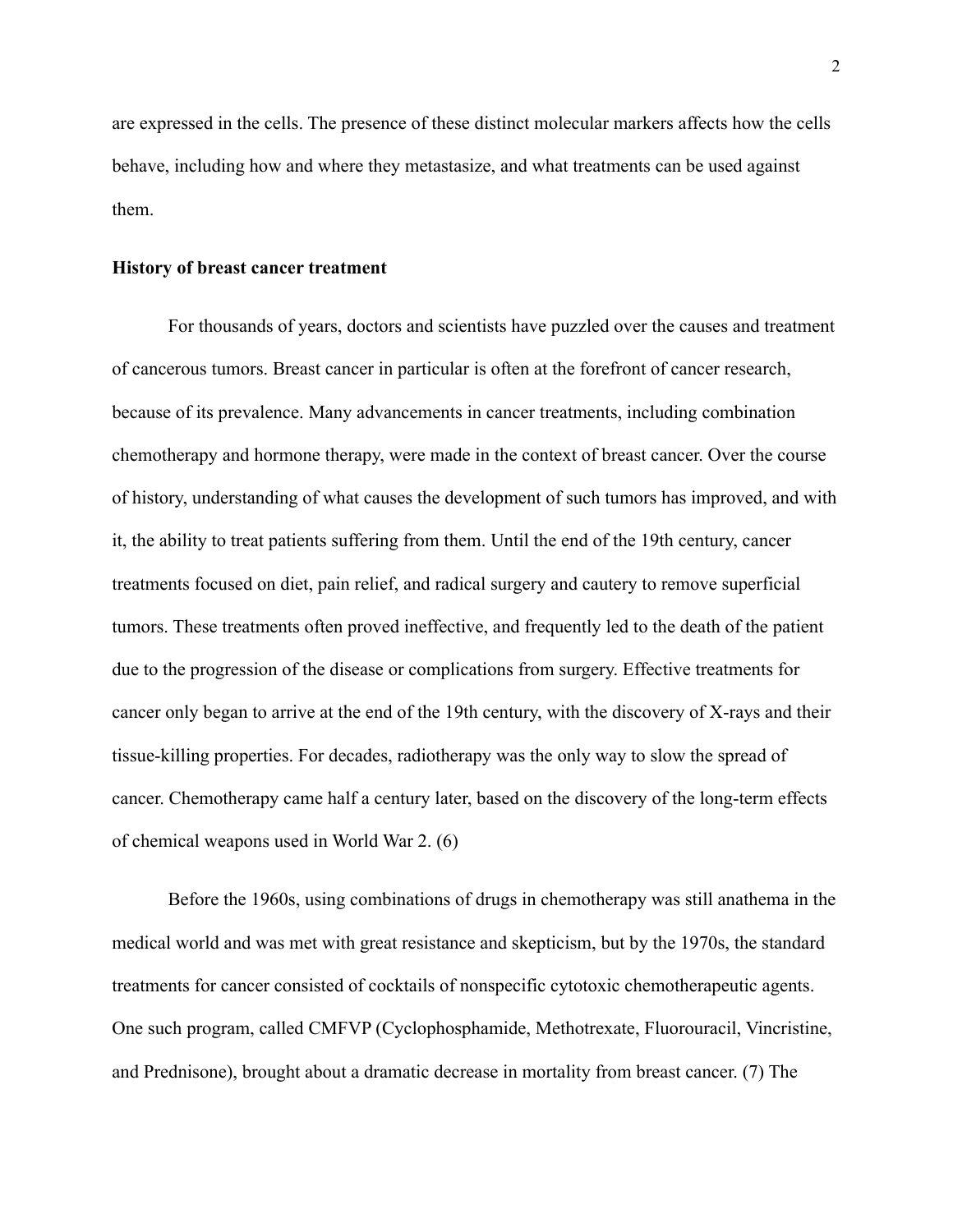introduction of these combination treatments coincided with a decrease in the rates of radical mastectomy in favor of less invasive procedures that preserved the breast tissue, in part because these treatments were as effective as they were against cancerous tumors.

In general, combination chemotherapy guarantees a wider range of interaction, and causes more tumor cells to be killed without risking a toxic dose of any single drug. In addition, it is less likely to decrease in effectiveness over time due to cells developing resistance. These combination regimens aimed to aggressively curb the proliferation of cells in advance of tumor removal surgery, in order to both reduce the size of the tumor, thereby making the surgery easier and more likely to be successful, and prevent micrometastases from causing the cancer to recur. The prevailing belief of the medical community for decades was that if the right combination of cytotoxic compounds was used, chemotherapy could eventually conquer the most stubborn tumor. However, nonspecific cytotoxic chemotherapy has significant drawbacks. It kills cells regardless of whether they are cancerous or not. Often, chemotherapeutic agents target cells that are actively dividing, which does include cancer cells, but also healthy cells in tissues that constantly replenish their cells, such as the digestive tract, bone marrow, and skin. In addition, no matter how strong the regimen, chemotherapy is by no means guaranteed to clean up all or even most micrometastases in the body.

It is now understood that many cellular diseases, including cancer, can be attributed to dysfunction on the part of individual genes and molecules, resulting from a myriad of complex and interrelated processes. Modern medical research often follows the strategies of rational drug design, which is the process of developing a pharmaceutical solution to a problem by aiming to address it at the source. In the case of modern targeted cancer therapy, the goal was to find a more reliable and less harmful way of killing cancer cells by using the factors that distinguish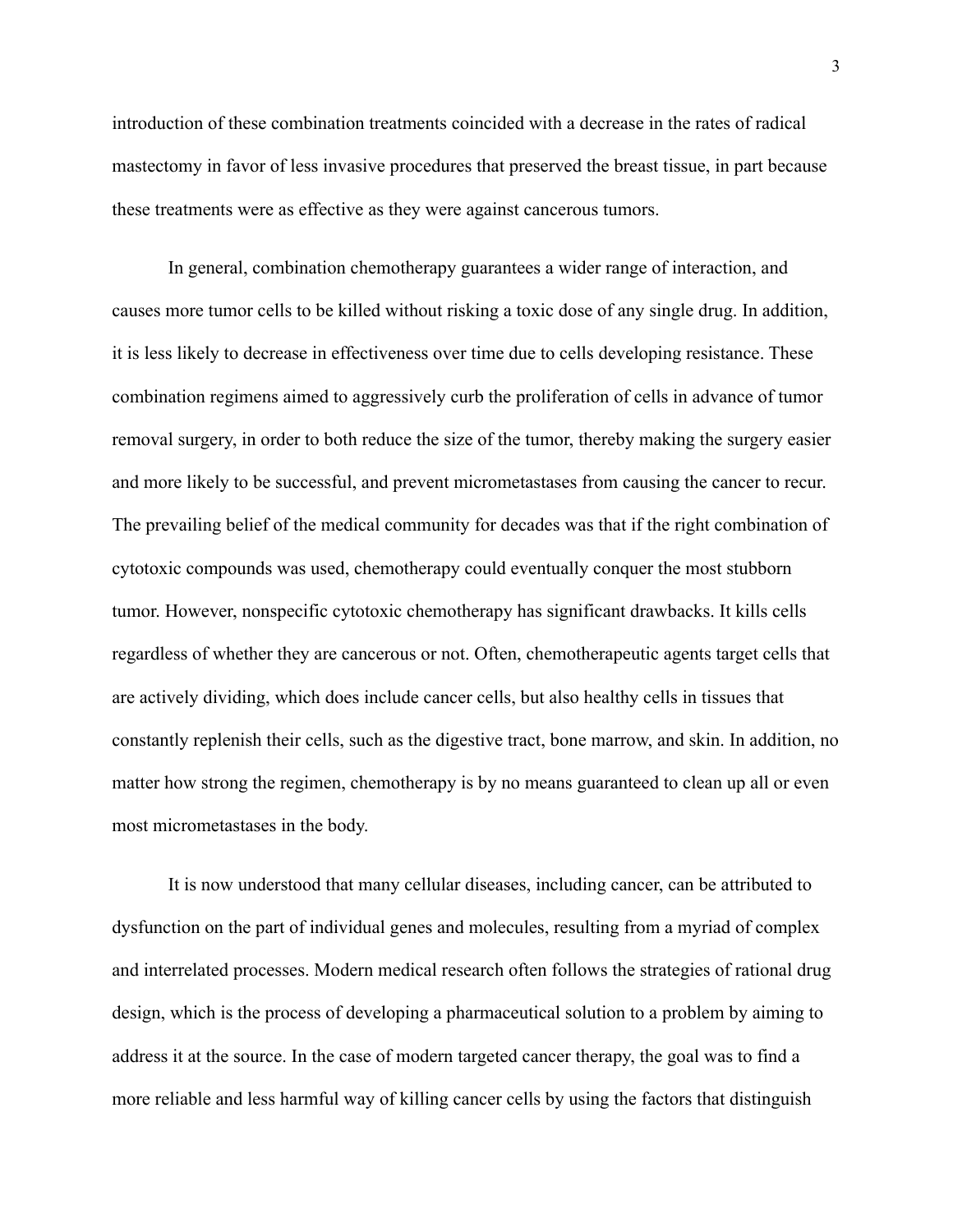them from healthy cells and cause them to become cancerous. The development of targeted therapies began with the discovery of hormone therapy in the 60s and the invention of monoclonal antibodies in the 1970s and 80s, and has been continually advancing in the decades since then.

The compound now known as tamoxifen was the first selective estrogen receptor modulator (SERM) to be discovered. It was found in a 1960s search for an effective contraceptive, but animal tests yielded perplexing results - it functioned as an estrogen analogue in mice, but an estrogen receptor antagonist and effective contraceptive in rats. Eventually, it was found to induce ovulation in humans. Naturally, this meant that tamoxifen could not be used as a contraceptive, but in the early 1970s, its antitumor properties began to be investigated in earnest. (8) In the human uterus and liver, tamoxifen acts as an ER agonist, which is why it did not work as a contraceptive, but it has the opposite effect on ER in breast tissue, slowing the growth of breast cancer. Tamoxifen has since been used with great success to treat ER-positive breast cancer, and sparked the interest of the scientific community in the therapeutic possibilities of **SERMs**.

The following decade saw the creation of the first monoclonal antibodies, which were first developed in the 1970s and 80s and reached clinical trials in the early 1990s. (9) Monoclonal antibodies are produced from clones of a single white blood cell, and can theoretically be made to bind to just about any epitope, which makes them extremely versatile in the medical field and other biotechnological applications. Monoclonal antibodies used to treat cancer are made to bind to specific receptors on the surface of cancer cells, attacking only cells that express those factors and leaving neighboring cells that do not express them. The first monoclonal antibodies originated from mouse cells, but chimeric, humanized, and human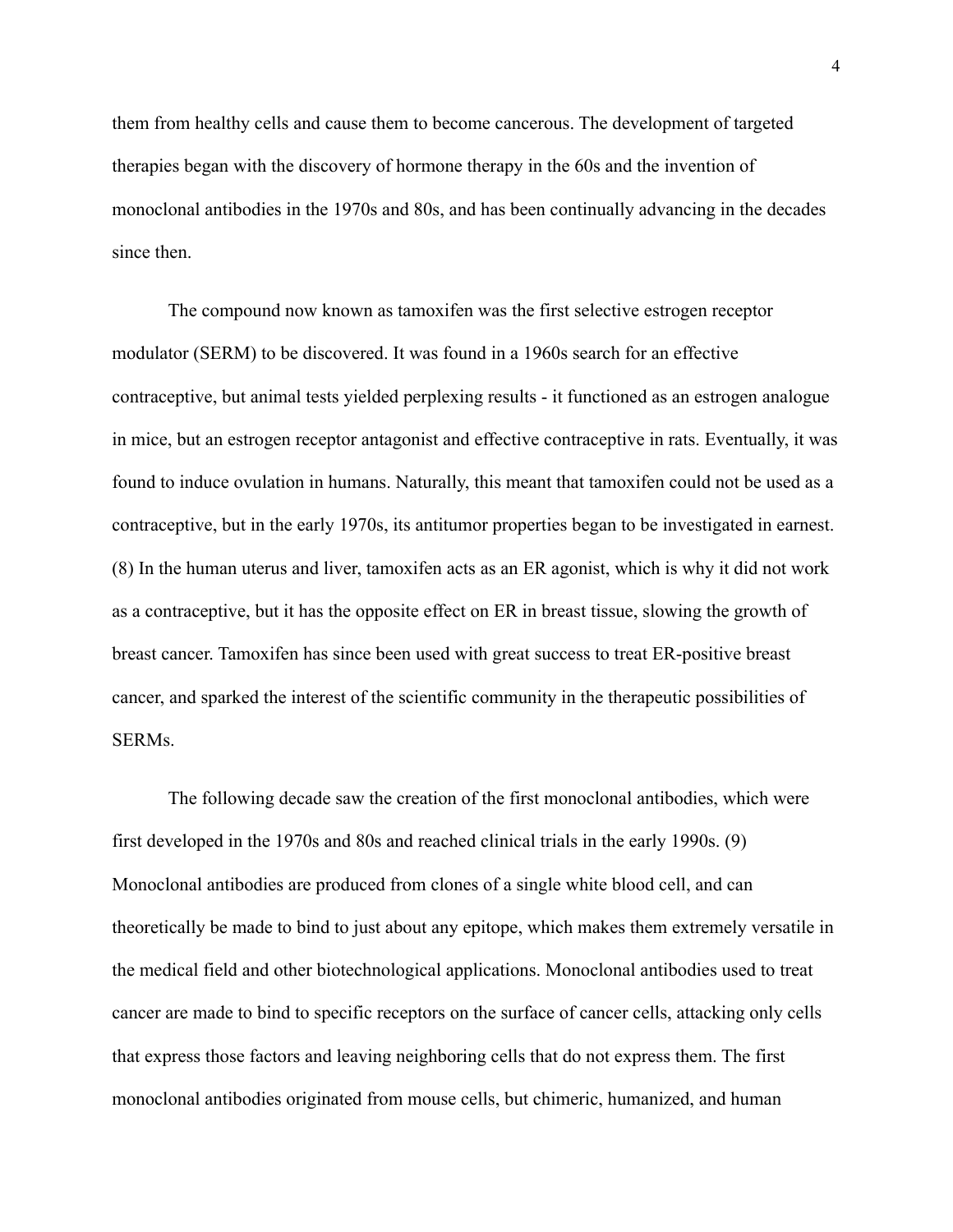antibodies were developed soon after, in order to prevent the adverse reactions the human immune system had to the foreign proteins. The development of monoclonal antibodies was a revolutionary step in cancer treatment, because now it was within the realm of possibility to intentionally target specific molecular factors within cancer cells and manufacture customized therapies.

#### **Types of breast cancer**

The markers commonly used to classify breast cancers include the estrogen receptors (ER), progesterone receptors (PR), and the growth factor HER2. The estrogen and progesterone receptors are referred to collectively as hormone receptors (HR). For each of these factors, there exists targeted therapies that selectively attack the cells that express them.

The most common and most easily treatable molecular subtypes of breast cancer are the luminal types, which are HR-positive. They are generally responsive to targeted hormone therapies, such as tamoxifen. The HR-negative breast cancers are not as easy to treat, in the absence of hormone receptors that can be selectively blocked. HR-negative, HER2-positive breast cancer used to have a much worse prognosis than it does now, before the discovery of treatments that targeted HER2, such as trastuzumab. Trastuzumab, a humanized version of a murine anti-HER2 antibody, was the first monoclonal antibody to reach clinical trials in 1992, and soon brought about a dramatic reduction in the mortality rate of HER2-positive breast cancer.

Triple-negative breast cancer (TNBC) is the most difficult type of breast cancer to treat. It makes up approximately 15% of total breast cancer cases, and is characterized as lacking expression of ER, PR, and HER2. (10) It occurs almost twice as often in African-American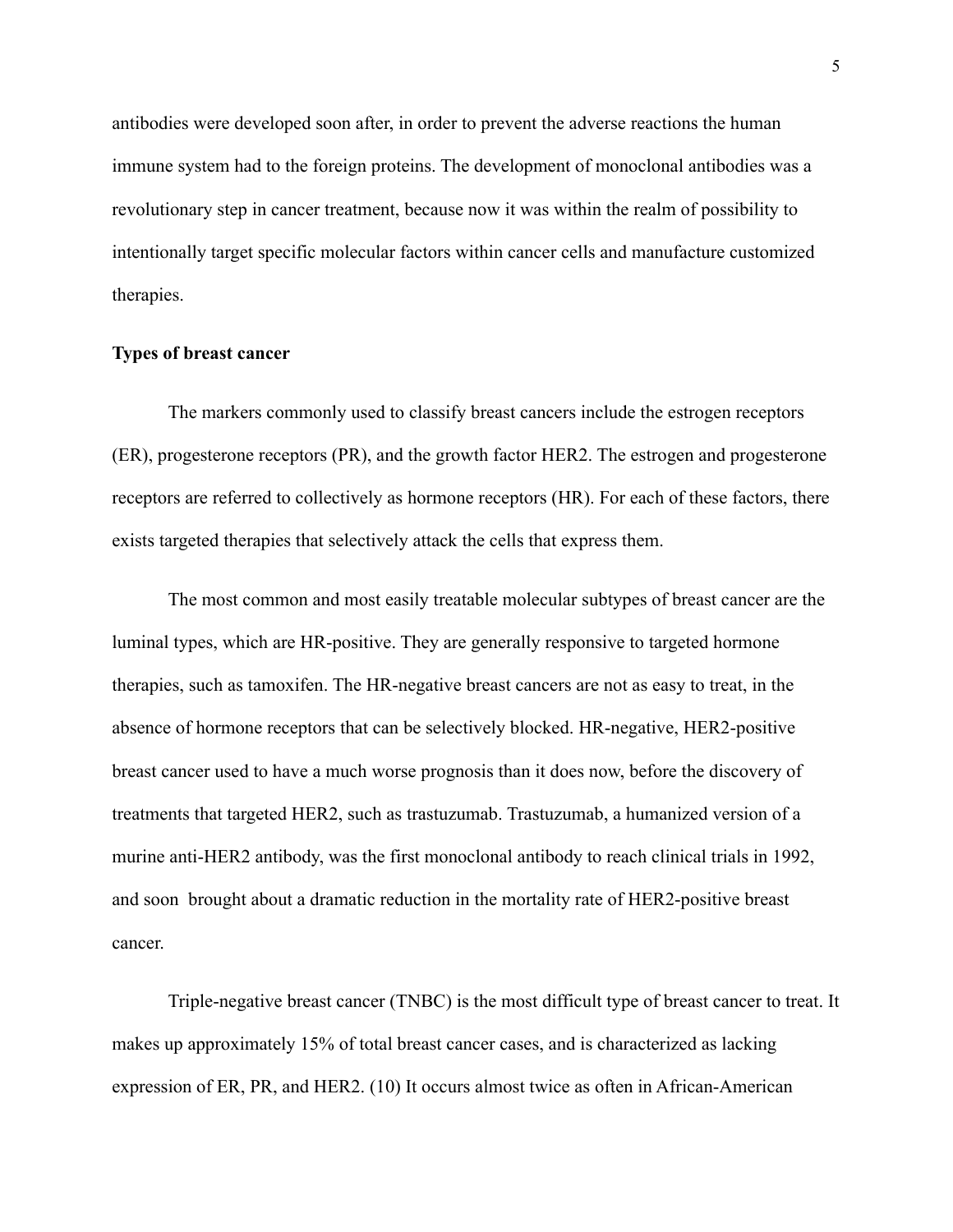women as in women of other races in the US, and primarily affects younger women under the age of 40, (11) before the usual age when they start routine mammograms. Early stage breast cancers are often detected in mammograms, but because TNBC develops in women at an age that is considered a relatively low risk for breast cancer, the likelihood that it will be caught in an early stage at a routine mammogram is lower than other breast cancers that tend to develop at an older age. Even if it is caught early, patients who are diagnosed with TNBC have a significantly higher risk of recurrence and death than other early-stage breast cancers. SEER data collected from 2011 to 2017 puts the five-year survival rate for patients diagnosed with localized TNBC at 91%, as opposed to other types of breast cancer, all of which have a survival rate of over 95%. This gap only grows as the disease progresses, with distant TNBC having a five-year survival rate of 12%, less than half of the average five-year survival rate of distant tumors of all types of breast cancer. (12) If first-line treatment with chemotherapy fails, TNBC also has a much higher risk of relapse than other breast cancers within the first three years of follow-up. (13) While successful treatment of TNBC with chemotherapy is correlated with a decreased risk of recurrence, that decrease is outweighed by chemotherapy's low rate of success against TNBC. (14) The disparity in success rates of treatment between different types of breast cancer can be attributed to the use of targeted treatments in addition to traditional chemotherapy against other breast cancers, as opposed to TNBC, which is only treated with chemotherapy. This is because there is currently no targeted treatment available for TNBC, due to its lacking expression of all the biological markers that are used as targets. Because chemotherapy is currently the only treatment available for TNBC, patients are more likely to have residual disease after treatment, which contributes to recurrence rates. In addition, TNBC is associated with more aggressive tumors than other breast cancers. Because of this, there is a much shorter window of time in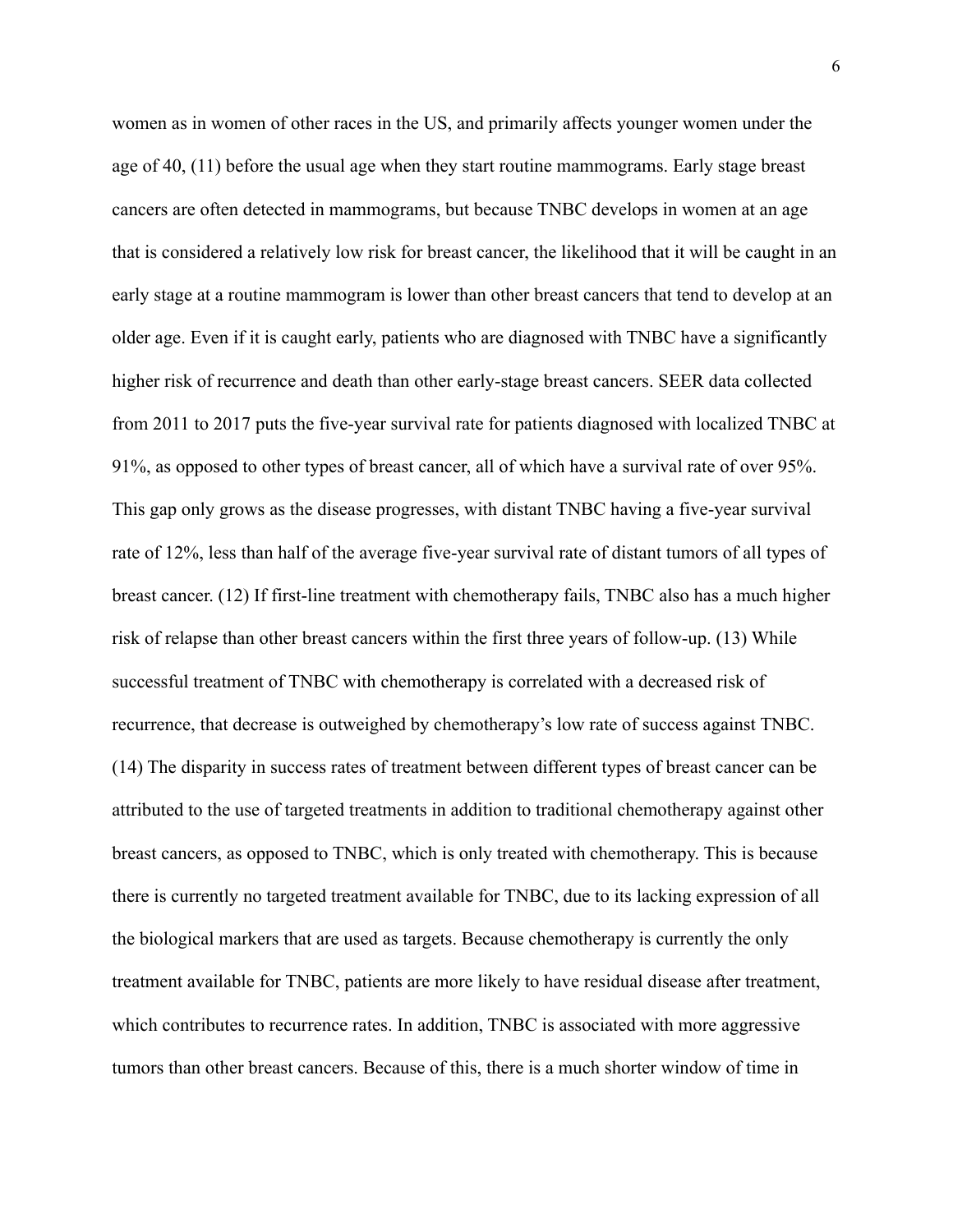which it can be treated, since the tumors grow and metastasize so quickly. All of these factors taken together contribute to a poorer prognosis for those with TNBC than other types of breast cancer.

The development of treatment options against TNBC has lagged behind other breast cancers, in part because the mechanisms by which TNBC spreads and progresses are complex and not well understood. In other types of breast cancer, the pathways that contribute to tumorigenesis are known to be related to the activity of HER2 and HR, depending on which of the factors are expressed by the cell. Cells that express those factors are therefore vulnerable to substances that inhibit them, and that fact is taken advantage of by targeted therapies. Lacking these factors, these pathways are regulated by different factors in TNBC, the identities and relative effects of which are still being investigated. The discovery of new treatments for TNBC will depend on new research into these alternative regulation mechanisms, particularly those that rely on a distinct molecular target present in the cells. The low rate of success in treating TNBC with traditional chemotherapy alone highlights the need for a targeted therapy against it, and thus a better understanding of the mechanisms that drive it.

Targeted therapies tend to fight cancer effectively by addressing the root cause of the disease while minimizing damage to healthy cells, in contrast to chemotherapy and radiotherapy, which attack all proliferating cells in a particular part of the body, healthy or not. Targeted therapies are often used in combination for the same reasons that nonspecific therapies are. However, while using multiple drugs in treatment decreases the rate at which tumor cells acquire resistance, eventually the treatment will cease to be effective and the harm to healthy cells will outweigh the therapeutic effects. This occurs in both targeted and non-targeted therapies, leading to the disease becoming more and more difficult to treat over a long period of time. Therefore, in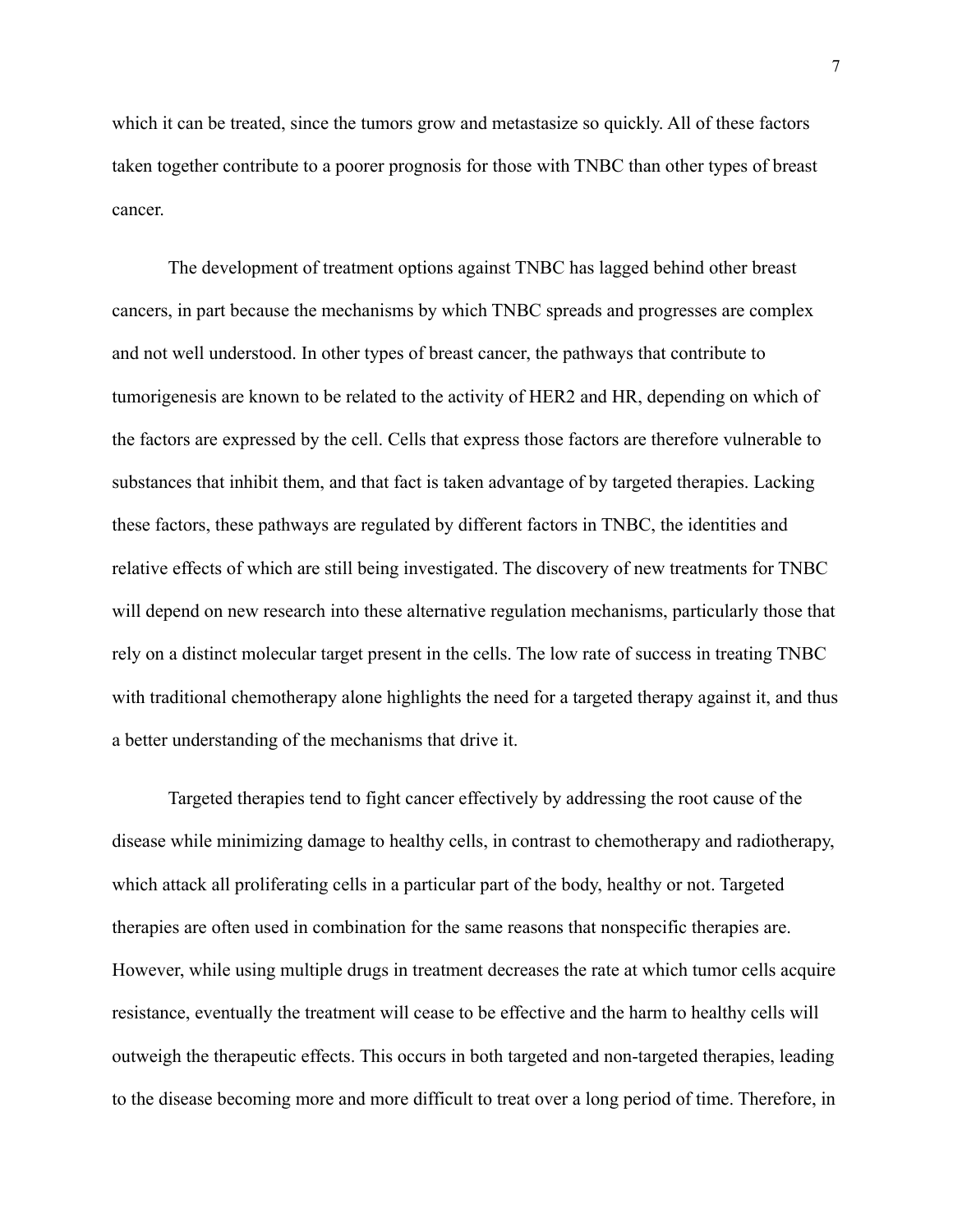addition to treating TNBC itself, targeted treatments against TNBC would also be useful in treating other types of breast cancer that have become resistant to the therapies that have been used up until that point. In order to develop such a therapy, it is crucial to understand how TNBC works on a cellular level.

# **ERRα**

While TNBC lacks expression of the proteins usually used as targets for treatment, it does express a distinctive marker of its own, namely the estrogen-related receptor alpha (ERRα). In addition to breast tissue,  $ERR\alpha$  is also expressed in the kidneys, heart, intestinal tract, and skeletal muscle. (15) ERR $\alpha$  is an orphan nuclear receptor, which means that it is homologous to a different nuclear receptor, but has no known ligand. In the case of ERRα, it is most similar to estrogen receptor alpha ( $ER\alpha$ ). Despite their similarity, the two receptors play different roles in the cell. While ERα regulates expression of genes involved in proliferation, ERRα regulates transcription of enzymes involved in metabolism, particularly relating to mitochondrial function, oxidative phosphorylation, and lipid metabolism. (16, 17) Given that it can function as a transcription factor without regulation by a ligand, it is a constitutively active receptor. (18) Studies have shown that inhibiting ERRα slows proliferation of cells that have been subject to stress. (19) A study in mice showed that tumorigenesis was significantly delayed when ESRRA, the gene that codes for ERRα, was removed from their genome entirely, demonstrating the role of ESRRA as an oncogene and the importance of  $ERR\alpha$  in fulfilling the metabolic needs of cancer cells. (20) Proliferating cancer cells necessarily consume nutrients and energy at an accelerated rate, requiring more and more from their environment as the tumor grows. In order to maintain their growth, they must adapt to their increasing energy demands by altering their metabolic pathways. This causes them to use metabolic pathways ordinarily only used by cells in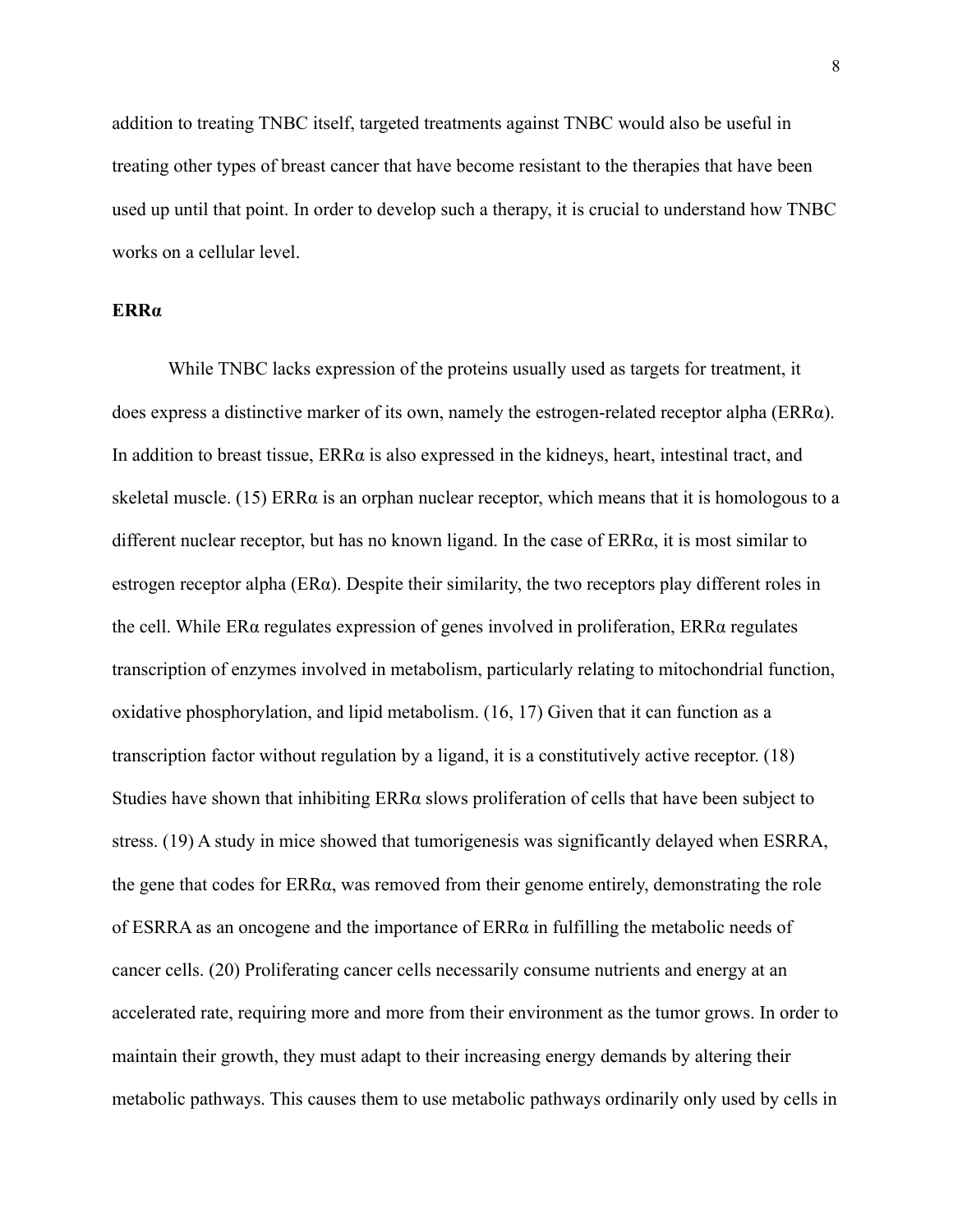a state of stress. Through its function as a regulator of metabolism and stress response,  $ERR\alpha$ provides cancer cells with the energy to proliferate and adapt to unfavorable conditions they will encounter as they spread throughout the body.

Recent discoveries have shown that in addition to regulating metabolism,  $ERR\alpha$  also functions as a modulator of ERα activity. There are certain genetic elements in the genome, called estrogen response elements, that can be regulated through the binding of  $ER\alpha$ , and because of the homologies between  $\text{ERR}\alpha$  and  $\text{ER}\alpha$ , there are some response elements that can be bound by both receptors. (19) In some cases,  $ERR\alpha$  and  $ER\alpha$  produce the opposite effects when bound to the same response element. For example, the genes ERBB2, which codes for HER2, and GRB7, which codes for a small protein that interacts with HER2 and similar proteins, are both genes that increase a cell's sensitivity to tamoxifen treatment when bound to ERα, and decrease it when bound to ERR $\alpha$ . (21) Competitive inhibition of ER $\alpha$  by ERR $\alpha$  at these genes is thus theorized to be partially responsible for higher ERRα expression being associated with poor response to hormone therapy in ER-positive breast cancer. (18)

Even in ER-negative breast cancer, ERRα shows an association with the ER signalling pathway. Tamoxifen, while effective as a treatment against ER-positive breast cancer, is generally ineffective at treating TNBC and other ER-negative breast cancers. However, studies have shown that some ER-negative breast cancer cells can be sensitized to tamoxifen by inhibiting the Akt pathway. (22-24) The Akt pathway is a metabolic pathway that plays many important roles in cell proliferation, survival, and metabolism, and mutation or abnormal upregulation of the Akt protein is associated with the formation of melanomas and other malignancies. (25) This implies that tamoxifen, as well as being an estrogen receptor modulator, has some ER-independent mechanism of action that may make it useful to shed light on the inner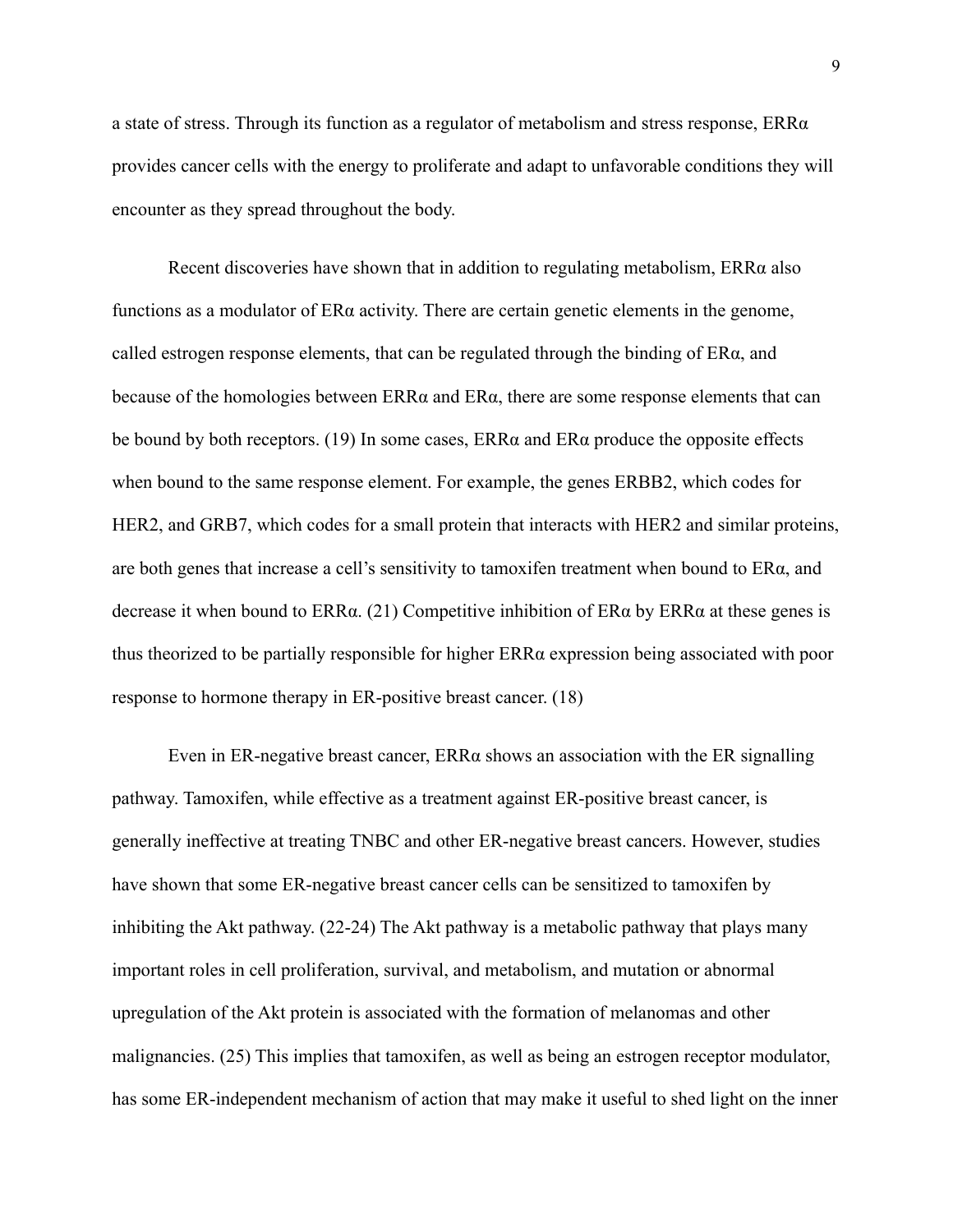workings of ER-negative breast cancers. In addition, recent analysis of microarray data from 2000 breast cancer cases worldwide and tumor samples derived from a Swedish study done from 1976 to 1990 showed a correlation between ERRα expression and tamoxifen sensitivity in ER-negative breast cancers. Higher expression of  $ERR\alpha$  in the tumor cells was associated with improved prognosis for TNBC patients treated with tamoxifen, but in tumors with low expression of ERRα, tamoxifen was not only ineffective at slowing cancer, it even decreased recurrence-free survival times. (20)

ERR $\alpha$  expression is inversely correlated with ER $\alpha$  expression in breast tissue, which means that ERRα levels are often low in ER-positive breast cancer cells and elevated in TNBC and other ER-negative breast cancers. (21) High ERRα expression in TNBC cells is also correlated with more aggressive tumors and worse prognosis. (26) This relationship makes ERRα a potential candidate for a biomarker of TNBC, indicating that concepts for targeted treatments against TNBC that specifically target ERRα merit further investigation.

### **The MAPK pathway**

In addition to its role in metabolism and  $ER\alpha$ -related signalling, evidence also exists for crosstalk between ERRα and the mitogen-activated protein kinase (MAPK) pathway. The MAPK pathway is an important signalling pathway present in all eukaryotic organisms that regulates cell survival, proliferation, and apoptosis. (27) This pathway is activated by growth factors at receptor tyrosine kinases on the cell surface, which then propagate a signal through phosphorylation of successive kinases that eventually reaches transcription factors in the nucleus as well as targets in the cytoplasm. The receptors that activate the MAPK pathway are often overexpressed in cancer, causing hyperactivation of the pathway and promoting cell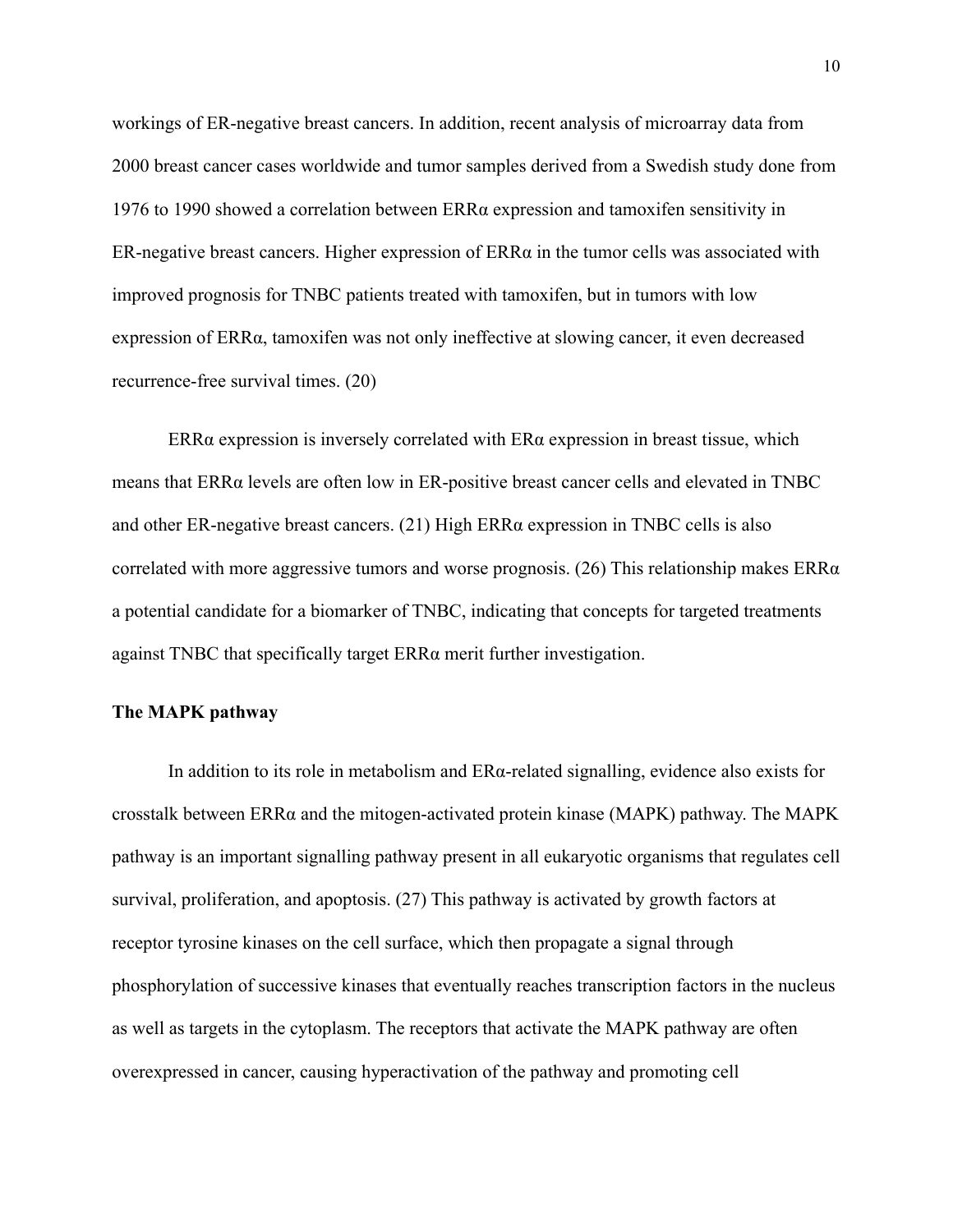proliferation. One of the most common such receptors includes the epidermal growth factor receptor (EGFR), which is related to HER2, and overexpressed in TNBC at a higher rate than other breast cancers. (28, 29) Considering that the MAPK pathway is highly active in TNBC cells, this implicates the MAPK pathway as one of the major drivers of tumorigenesis and proliferation in TNBC. (26)



Figure 1: a simplified diagram of the MAPK pathway. From left to right: a receptor tyrosine kinase (RTK) forms a complex with the proteins SOS, Grb2, and Ras, which propagates a signal down the pathway to Raf, MEK, ERK, and RSK. Finally, the signal crosses the nuclear membrane, where it can reach and regulate transcription factors.

One of the kinases that transfers the signal across the nuclear membrane is called ERK. The level and duration of ERK signalling influences cell fate and behavior through various mechanisms, including stabilization of mRNA and recruitment of transcription factors. (27) ERK is activated by MEK, the kinase directly upstream. High levels of pERK (phosphorylated ERK) indicate that the pathway is active and causing cell growth and proliferation. ERK also activates downstream kinases such as RSK, which also travels into the nucleus when phosphorylated. (30, 31) In addition to affecting proliferation through regulating transcription, the MAPK pathway is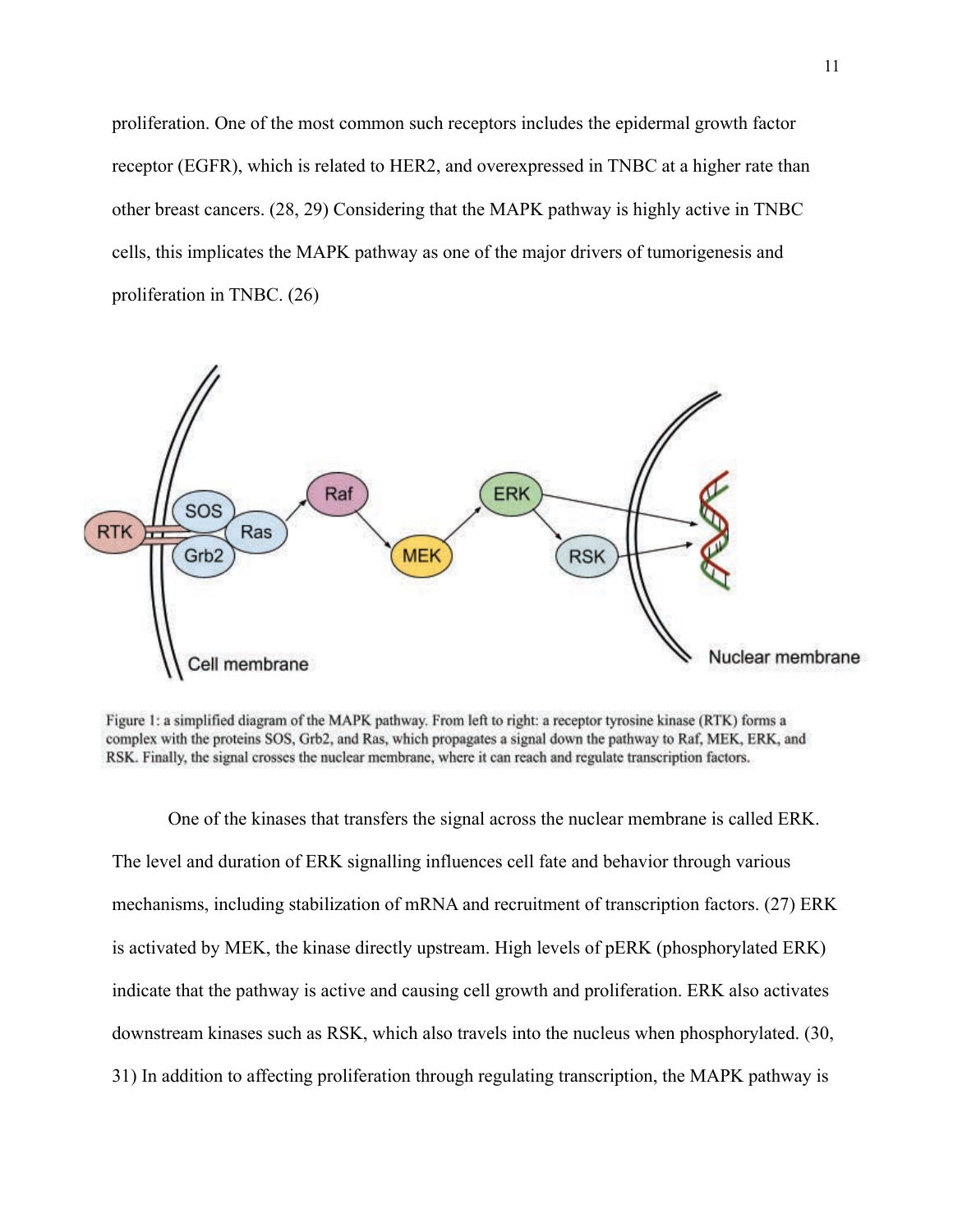responsible for preventing the accumulation of the proapoptotic protein Bim by phosphorylating it. Phosphorylation of Bim marks it for proteasomal degradation, while accumulation of unphosphorylated Bim eventually causes apoptosis. (32) In breast cancer and other cancers of epithelial tissues, the MAPK pathway also plays a role in epithelial-mesenchymal transition (EMT), which is the reprogramming of tumor cells to change their behavior to become more invasive. (26)

As-yet unpublished data shows that TNBC cells that have been treated with tamoxifen have elevated levels of pERK. The same upregulation of pERK has been observed in TNBC cells that have been treated with the ERRα antagonist XCT-790. XCT-790 was the first ERRα antagonist discovered, identified in 2004 through high-throughput screening. (33) It is used in research to study the functions of ERRα in various contexts, due to its potency and selectivity. While activation of the MAPK signalling pathway is the opposite of the desired effect of a treatment for cancer, it also implies a link between  $ERR\alpha$ , tamoxifen, and the MAPK pathway in TNBC cells. Given this link, the combined effects of MAPK inhibitors, ERRα inhibitors, and tamoxifen on breast cancer cells should be studied in order to determine the role of ERRα in TNBC cells, investigate the pathways that affect tumorigenesis and the progression of TNBC in the absence of HR and HER2, and assess the effects of a treatment targeting  $ERR\alpha$  on these pathways.

### **Methods**

#### **Neutral Red assay**

The NR assay was used to measure the effect of XCT-790, tamoxifen, and U0126, both individually and in combination, on the proliferation of cultures of TNBC cells over the course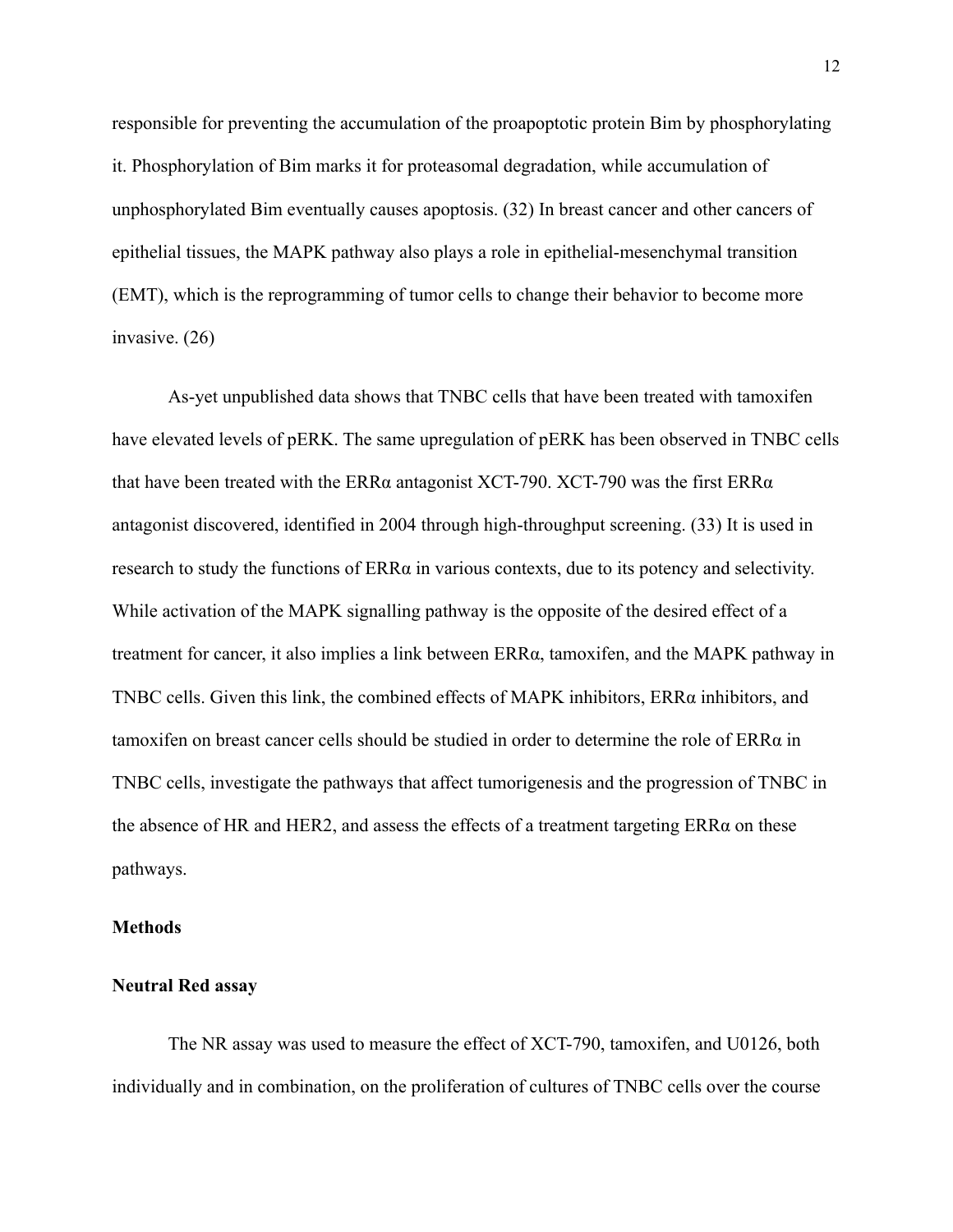of several days. The assay was performed on MBA-MD-231 cells as well as MBA-MD-436 cells.

The cells were serum starved overnight and then plated in 96-well plates at a density of 2500 cells per 100 μl in DMEM with 10% FBS. They were then treated with tamoxifen, XCT-790, U0126, and each combination of two drugs, and incubated at 37°C. The tamoxifen treatment was at a concentration of 100 nmol, and the XCT-790 and U0126 treatments were each at a concentration of 10 µmol. The NR assay was then performed according to standard protocol on each plate of cells on the sixth day after plating and drug treatment.. A 1:100 dilution of NR dye in DMEM with 10% FBS was prepared. The media was aspirated, 200 μl of the dye dilution was added to each well, and the plate was incubated for 45 minutes. The excess dye was discarded, and the plate was washed with CaCl<sub>2</sub>-formaldehyde solution to fix the cells. 200  $\mu$ L of ethanol was added in each well, and the plate was shaken for 45 min. Finally, the absorbance was measured in a plate reader.

# **Western blots**

In preparation for each western blot, the cells were serum starved and incubated overnight at 37°C, treated and incubated, lysed, centrifuged to isolate the proteins, and normalized by volume. The normalized lysates were run on gels at 165 volts for 60 minutes. The resulting membranes were blocked with antibodies and scanned.

A western blot was performed on MDA-MB-231 cells that were given the same treatments as the ones tested with the NR assay - XCT-790, tamoxifen, U0126, and all combinations of two drugs. The cells were incubated with the treatments for 24 hours, and levels of ERRα, pERK, cleaved PARP, and survivin were measured. Another western blot was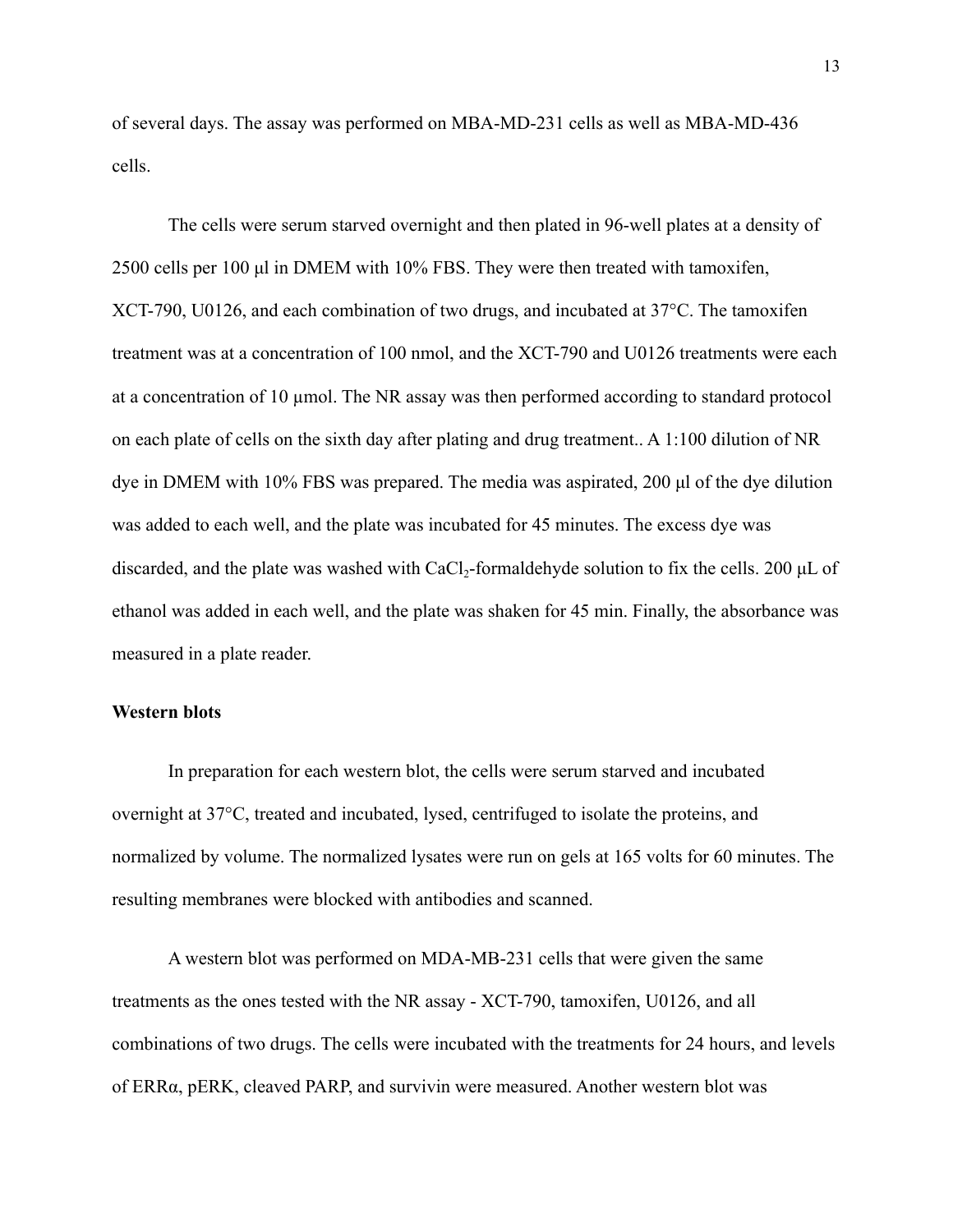performed on MBA-MD-231 cells in order to further investigate how some of the treatments take effect over time, specifically XCT-790 and tamoxifen. The cells were treated with XCT-790, tamoxifen, and a combination of both; one group of cells was treated for 15 minutes, and another treated for 30 minutes.

# **Results**

In this study, TNBC cell cultures were treated *in vitro* with XCT-790, tamoxifen, and the MEK1/2 inhibitor U0126. The Neutral Red (NR) assay was used to assess how each drug and combination of drugs affects proliferation over time. The NR assay is a cytotoxicity and proliferation assay that measures the relative amount of living cells in a culture. It is based on a red dye that living cells can absorb through their lysosomes, but dead cells cannot. Breast cancer is a highly heterogeneous disease, and different tumors may have very different properties. (34) Even a single tumor may comprise many different kinds of cells. In order to ascertain that the effects of the treatments being investigated are generalizable across TNBC and not specific to a genetic quirk of one lineage of cells, two different cell lines, MDA-MB-231 and MDA-MB-436, were tested.

In order to see the effects of each drug treatment on the various pathways in more detail, western blots were also performed to qualitatively analyze the relative levels of proteins expressed in the cells. Variations were measured in the levels of pERK and pRSK, activated versions of proteins in the MAPK pathway, as well as pmTOR (mammalian target of rapamycin), a protein that is not involved in the MAPK pathway, as a negative control. In addition, the levels of ERRα itself and the general apoptotic markers Poly-[ADP-ribose] polymerase (PARP) and survivin were measured. PARP is a small protein involved with DNA repair, especially with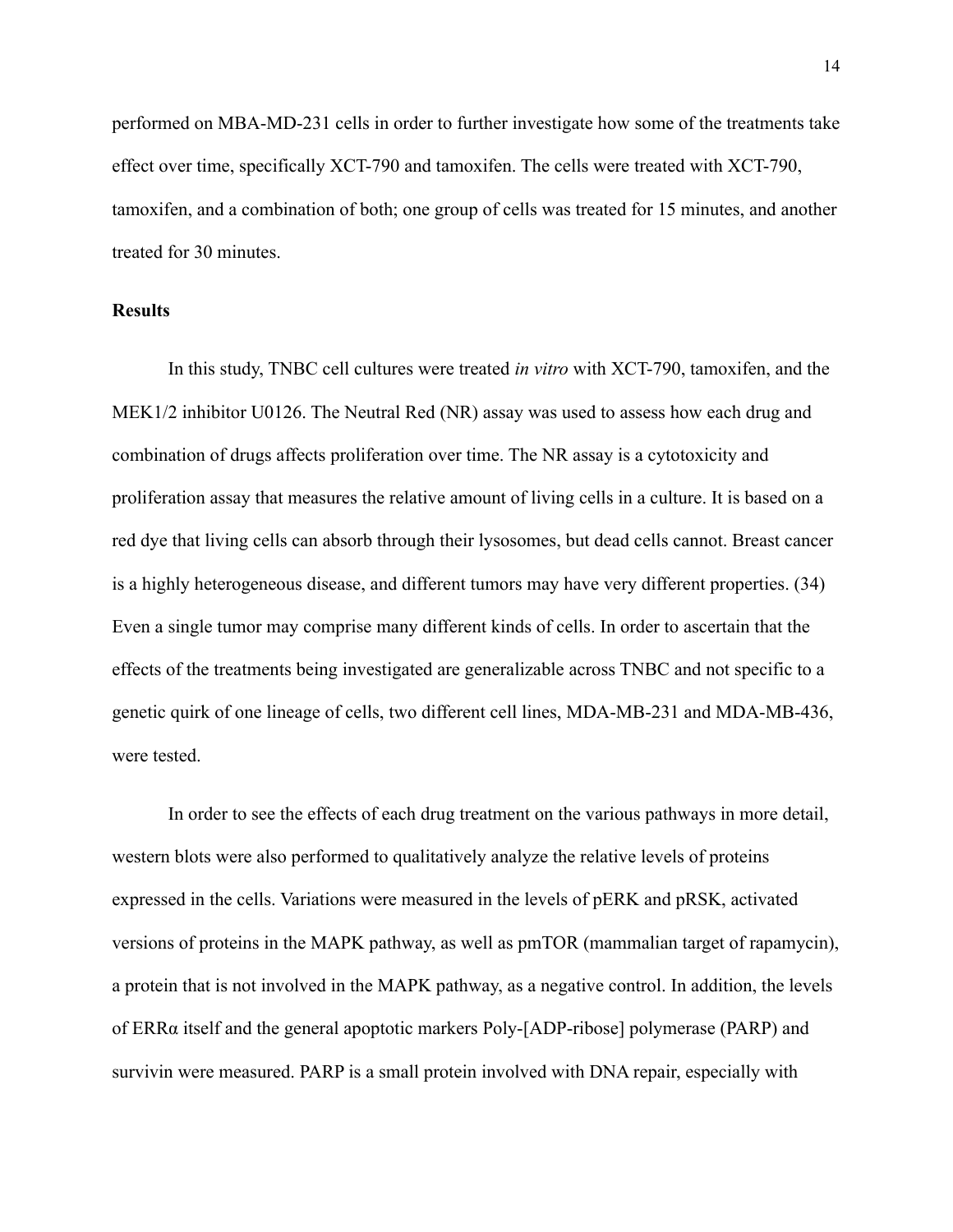single-strand breaks. Higher expression of PARP promotes cell survival, and during the process of apoptosis, PARP is deactivated by being cleaved into smaller polypeptides by caspase proteins. High levels of cleaved PARP, as opposed to active uncleaved PARP, is thus a marker of apoptosis. BRCA mutations are associated with overexpression of PARP in breast cancer, as are dysfunctional HR pathways, but the primary cause of this overexpression is unknown. (35, 36) Survivin is an inhibitor of apoptosis that is often abnormally upregulated in tumor cells, particularly in breast and lung cancers. It contributes to tumorigenesis by inhibiting apoptotic pathways involving caspase proteins, such as those that cleave and inactivate PARP. (37) It is regulated by many different factors and signalling pathways, including the MAPK pathway as well as other unrelated pathways such as Wnt and Akt. (38)



Figure 2: the absorbances of the MDA-MB-231 cells and MDA-MB-436 cells relative to their respective controls, as measured on the sixth day after plating and drug treatment.

The results of the NR assay can be seen in Figure 2. Over the course of the six days of incubation, the absorbance of the cells rose at different rates, indicating that the cells proliferated in that span of time at different rates according to the drug treatments. Higher absorbance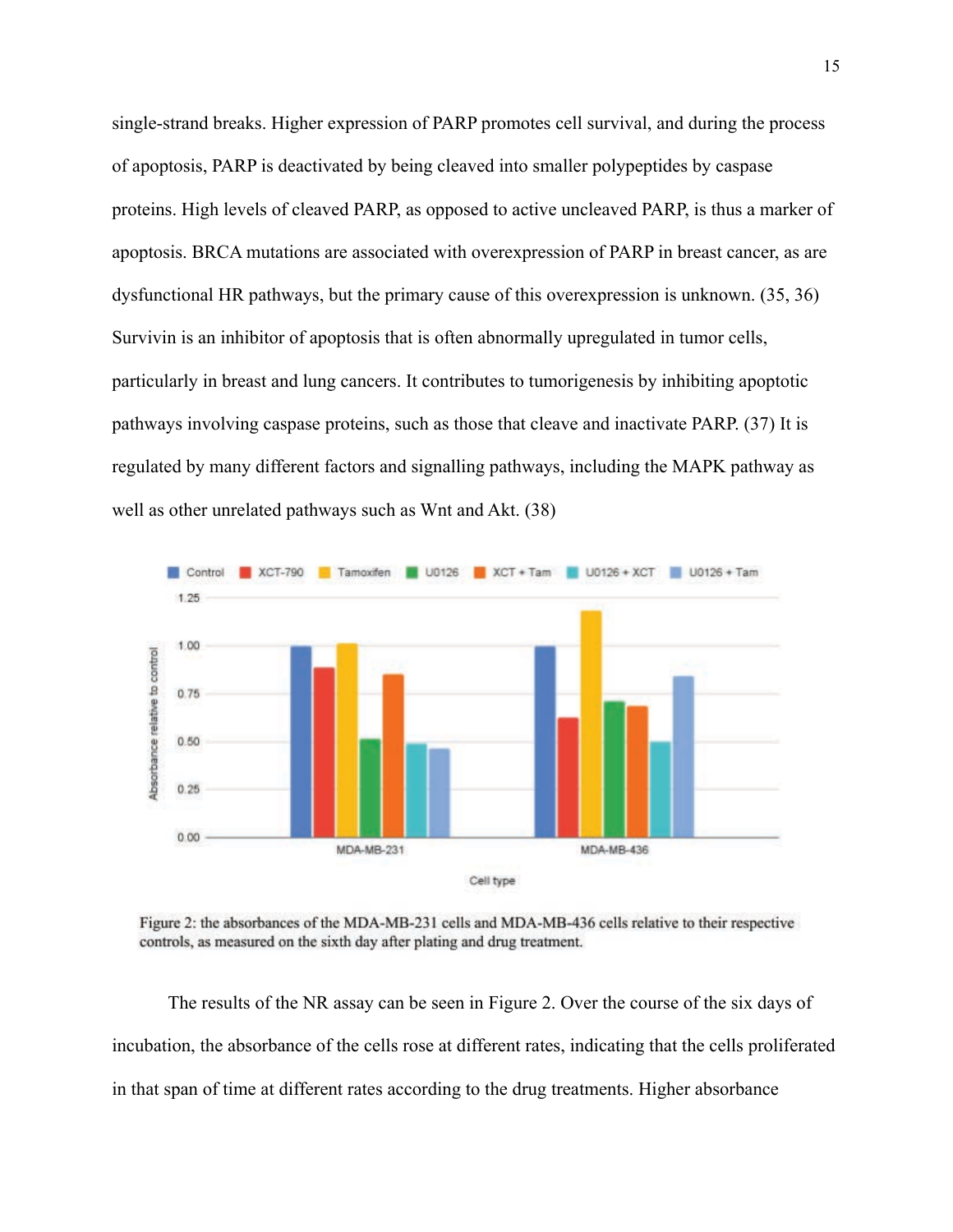indicates greater proliferation. Treatment with only tamoxifen did not produce any change in cell proliferation rate compared to control in the MDA-MB-231 cell line, and increased it by approximately 20% in the MDA-MB-436 cell line. In contrast, XCT-790 and U0126 both successfully slowed the rate of cell proliferation. In the MDA-MB-231 cells, U0126 was consistently much more effective than XCT-790 in slowing cell proliferation, reducing absorbance by 50% while XCT-790 only reduced absorbance slightly. In contrast, in the MDA-MB-436 cells, U0126 had approximately the same level of effect as XCT-790, both reducing absorbance by between 60 and 75 percent. In the MDA-MB-231 cells, the addition of tamoxifen to the XCT-790 treatment had minimal effect, the cells having approximately the same absorbance as those treated with only XCT-790. The same lack of effect on the part of tamoxifen was observed in the combination with U0126, which also showed little change from the cells treated with only U0126. On the other hand, in the MDA-MB-436 cells, the addition of tamoxifen caused a dramatic reduction in the effectiveness of the U0126 treatment, even more than the difference between the tamoxifen-only treatment and the control group. However, the cells treated with the combination of tamoxifen and XCT-790 showed little change from the cells treated with only XCT-790.

The reasons for the disparity between the effects the treatments had on the two cell lines is unclear, probably due to slight genetic differences in the ways the metabolic pathways are regulated. The treatment that was the most consistently effective at slowing proliferation was the combination of XCT-790 and U0126, which showed an approximate 50% reduction in absorbance from control in both cell lines. In the cells given the combination treatments, the drugs had additive effects, indicating that the drugs in the treatments operated independently of one another and their effects did not cancel out.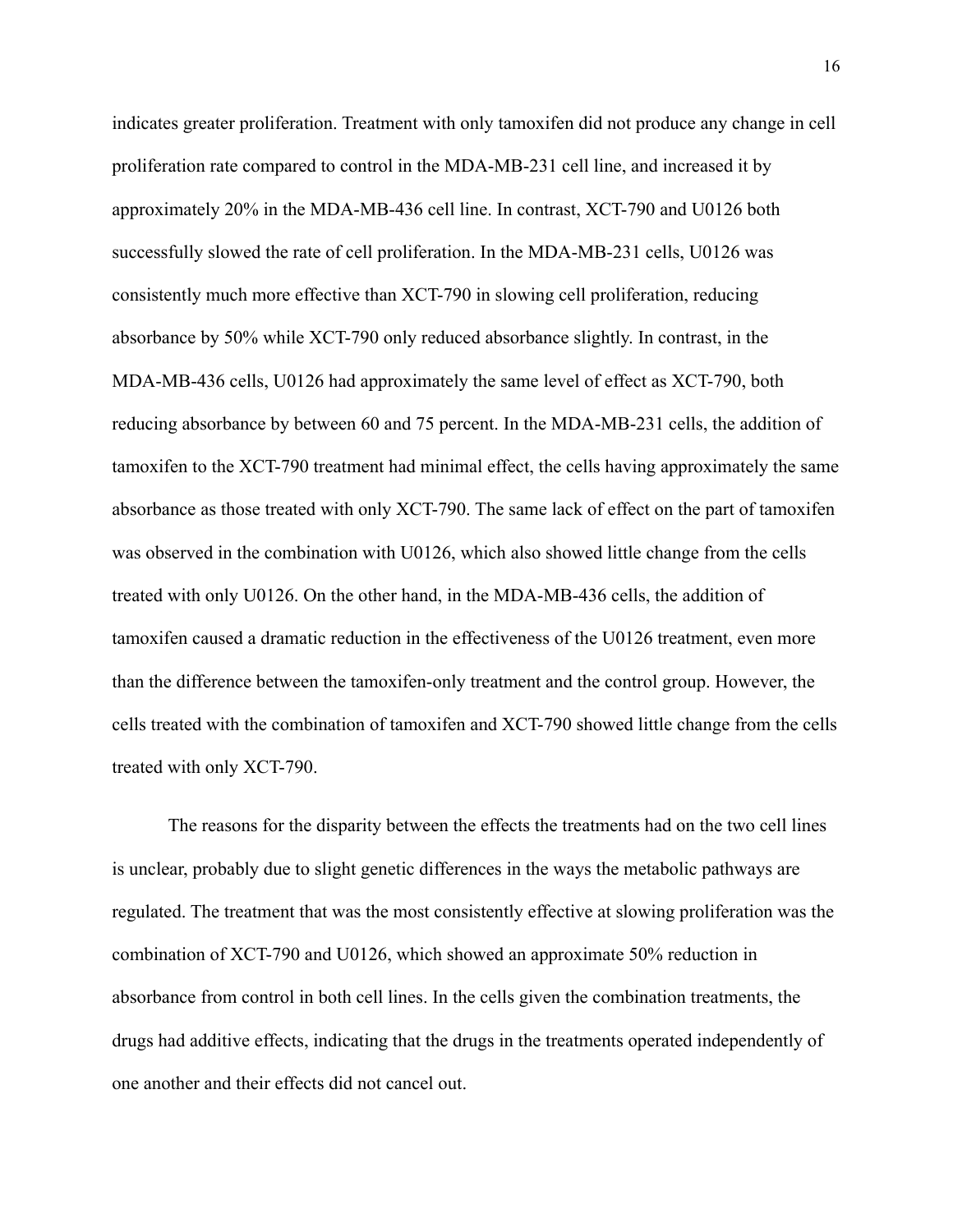

Figure 3: western blot of MDA-MB-231 cells after incubation for 24 hours.

The results of the western blot in Figure 3 show that  $ERR\alpha$  is reduced in all the cells that were treated with XCT-790 or a combination treatment that included XCT-790, indicating that XCT-790 is successfully inhibiting ERRα. Similarly, pERK is reduced in the cells that were treated with U0126 or a combination that included U0126, indicating that U0126 is successfully inhibiting the MAPK pathway. The presence of cleaved PARP in the cells treated with the combination of U0126 and XCT-790 indicates that PARP is involved in the apoptosis induced by the treatment. However, cleaved PARP is present in much lower amounts in all the other cells, including the control, in roughly equal amounts. The control cells show a high level of survivin expression. In all the other cells, survivin is reduced in relation to control. The cells treated with only tamoxifen show a smaller reduction in survivin compared to control than the other treatments, but a reduction nevertheless. All the other treatments show a much more pronounced reduction in the level of survivin.

The results of the western blot in Figure 4 indicate that pERK levels rose in the cells treated with tamoxifen. This is most noticeable in the cells treated for 15 minutes, where the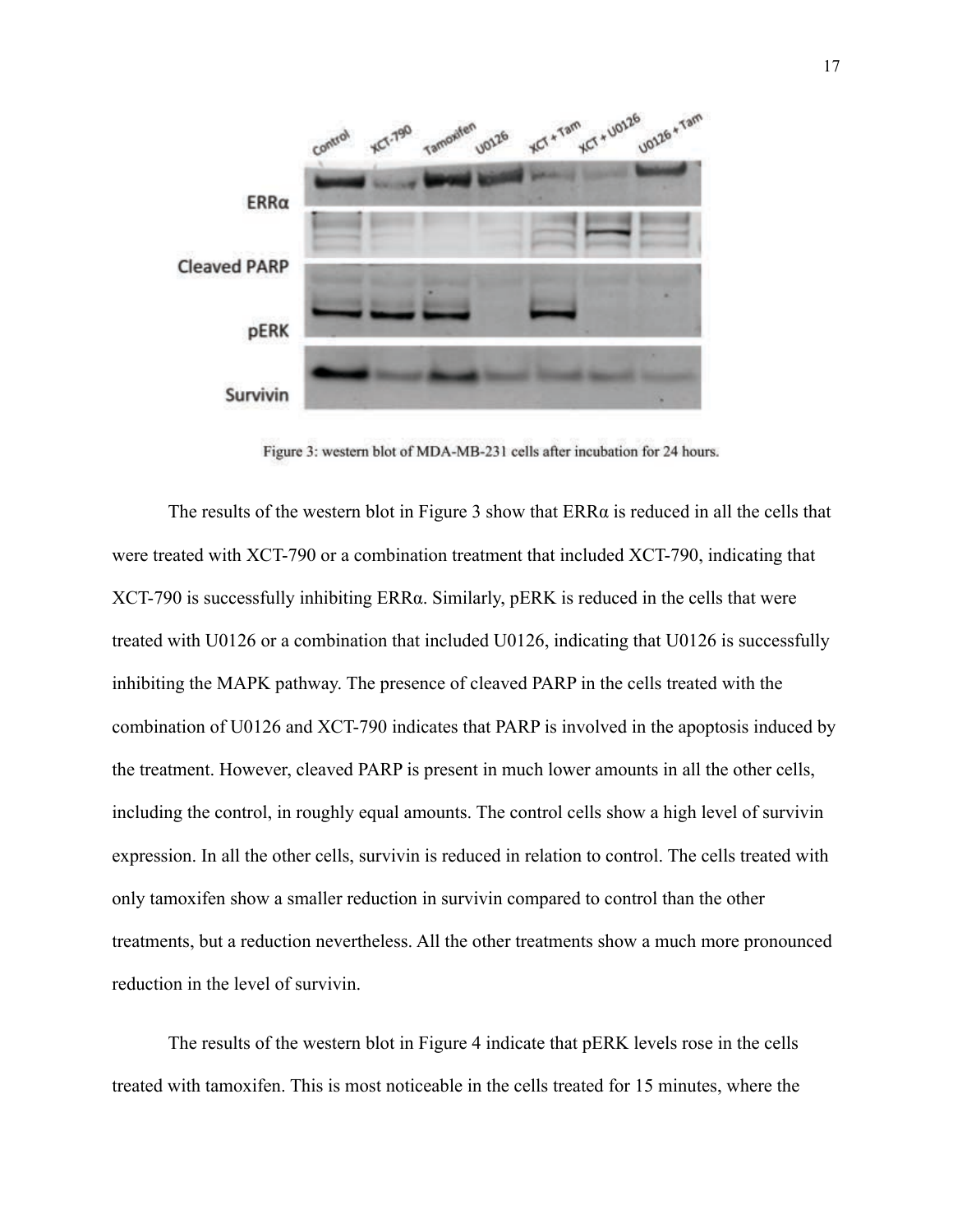

Figure 4: western blot of MDA-MB-231 cells after incubation for 15 and 30 minutes.

level of pRSK rose as well. The effect became less pronounced in the 30 minute treatment. The cells treated with XCT-790 also showed an elevation in the levels of pERK and pRSK, but to a slightly lesser extent than in the cells treated with tamoxifen, and the effect only manifests in the 30 minute treatment. However, in the cells treated with the combination of tamoxifen and XCT-790, the levels of pERK and pRSK actually went down to a level even lower than that of control. Similarly to the XCT-790-only treatment, this effect was most noticeable in the 30 minute treatment. The level of pmTOR remained unchanged from control in all the treated cells, which indicates that the tamoxifen and XCT-790 treatments selectively upregulate the MAPK pathway and have minimal effect on other pathways within the cell that involve pmTOR.

# **Discussion**

The results of the NR assays show that tamoxifen does not decrease the proliferation of TNBC cells in vitro, as expected in a cell culture lacking ER expression. In fact, it even increased the proliferation by a considerable amount in the MDA-MB-436 cell line. XCT-790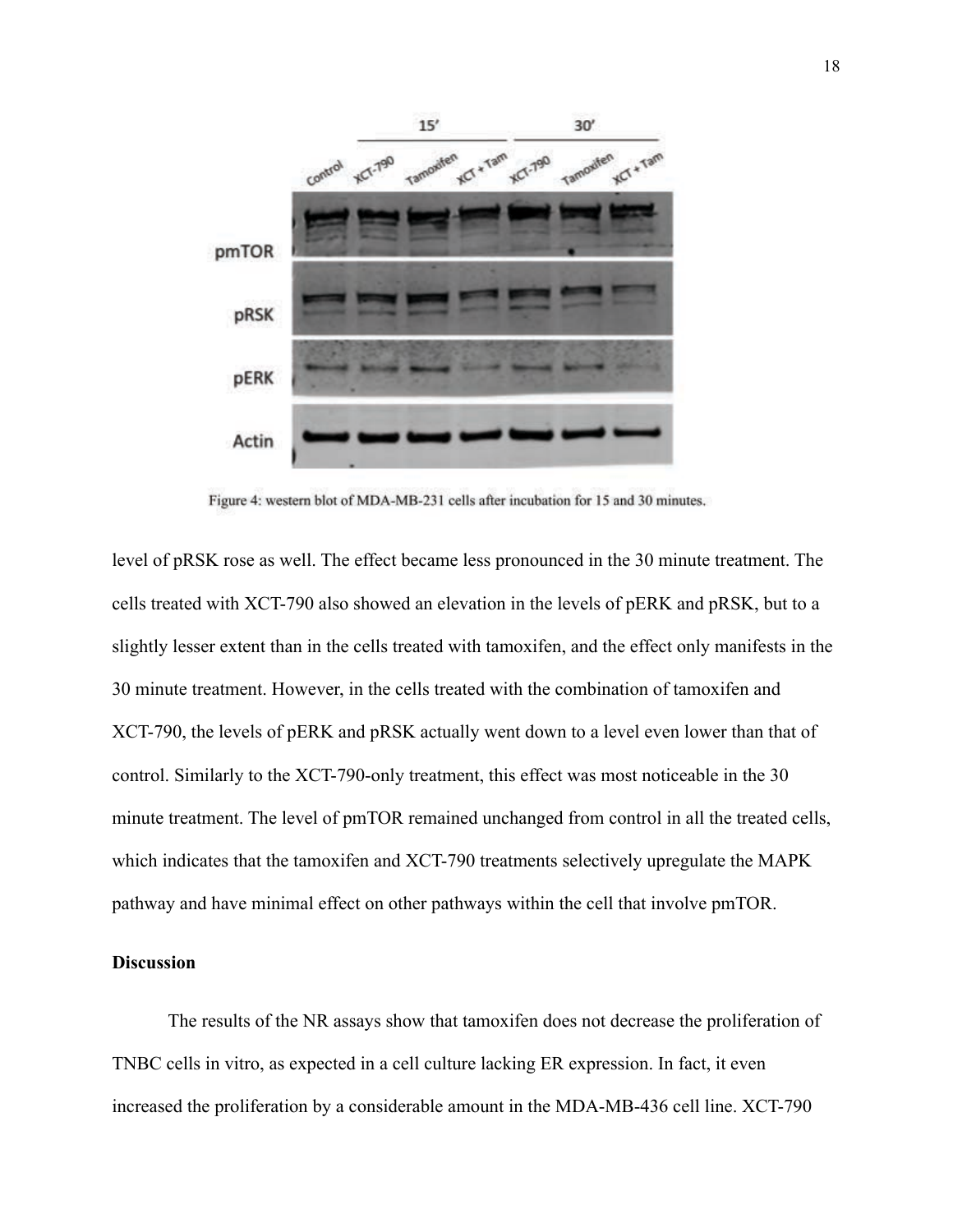and U0126, however, do slow the proliferation of the cells, and that effect is compounded when they are used in combination. This shows that targeting both  $ERR\alpha$  and the MAPK pathway is effective at preventing the growth of TNBC, and therefore potentially a suitable approach for a targeted therapy against it.

The western blots showed that XCT-790 and U0126 did successfully inhibit ERRα and the MAPK pathway respectively. The combination of XCT-790 and U0126, found to be the most consistent inducer of apoptosis in the cells in the NR assay, was the only treatment to show an increase in the level of cleaved PARP in the cells. However, the lack of a difference between the amount of cleaved PARP in all the other cells, including the control group, indicates that the apoptosis caused by the other treatments cannot be solely attributed to the presence of cleaved PARP. In addition, all the treated cells, including those only treated with tamoxifen, expressed lower levels of survivin compared to control. The fact that the tamoxifen treatment decreased survivin levels indicates that despite its failure to induce apoptosis in ER-negative cells, it does demonstrate a certain level of anti-tumor capability that is independent of its inhibition of estrogen receptors.

The western blots also showed that XCT-790 and tamoxifen treatment selectively upregulate the MAPK pathway, shown by the increase in the levels of pERK and pRSK in the treated cells, and the unchanged levels of pmTOR, which is not involved in the MAPK pathway. The difference between the time it took for tamoxifen and XCT-790 to show their effect indicates that the mechanisms of action by which XCT-790 and tamoxifen affect the expression of proteins in the MAPK pathway may be different. This upregulation was not as visible in the cells treated overnight as it was in the cells treated for 15 and 30 minutes, which indicates that it may be a temporary or short-term effect. However, when treated with a combination of XCT-790 and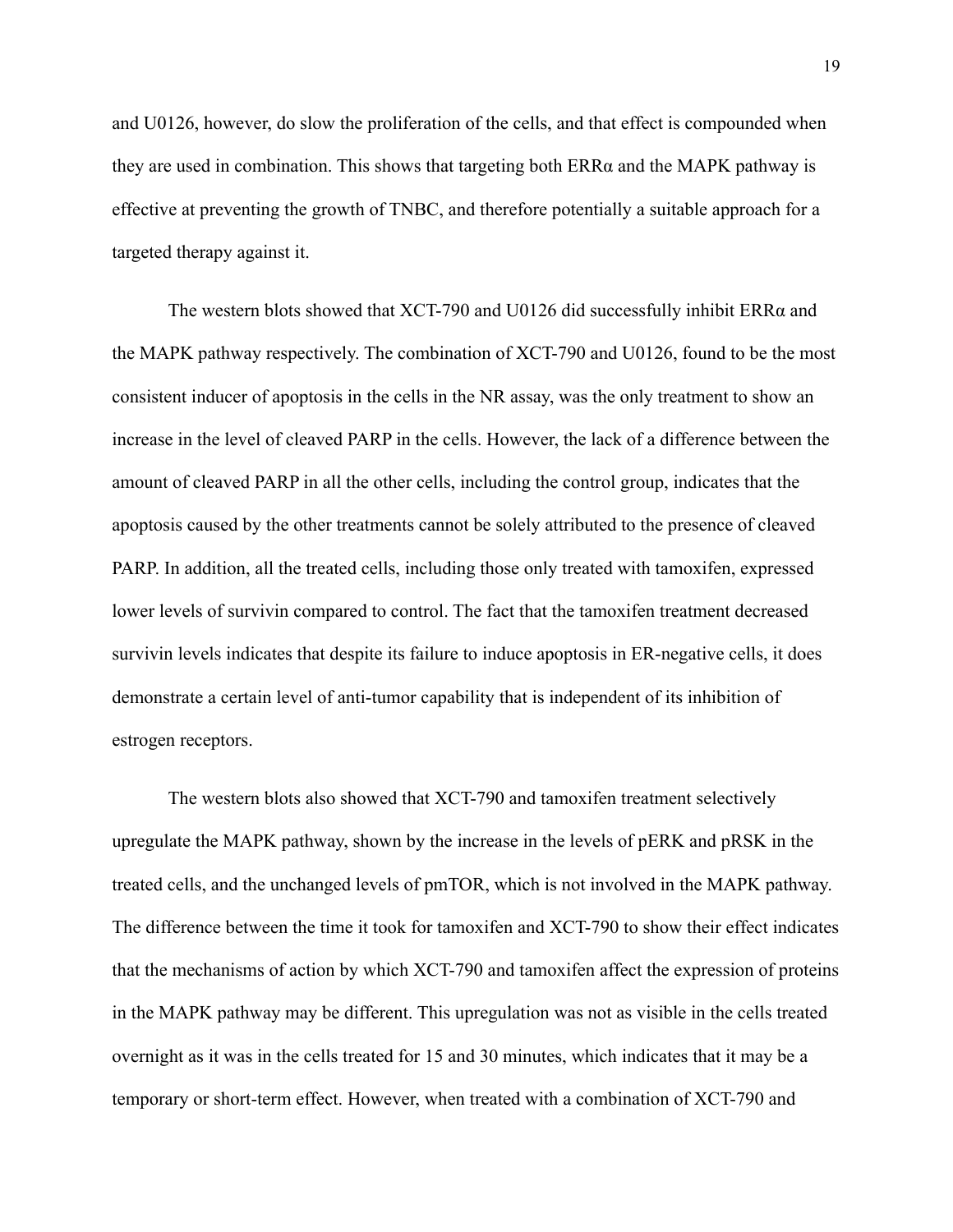tamoxifen, the cells actually showed a downregulation of the MAPK pathway rather than an upregulation. This raises questions about the relationship between  $ERR\alpha$  and tamoxifen in TNBC cells, whether the two signalling cascades interfere with one another, and how they affect the MAPK pathway. Future research into this area could potentially prove useful not only for TNBC, but for other ER-negative breast cancers and other cancers that express high levels of ERRα.

#### **Conclusion**

Triple negative breast cancer poses a serious threat to women's health. It is the most dangerous subtype of the most common cancer, known for its aggressive tumors and poor prognosis. There is an unfulfilled and urgent need for an effective targeted treatment against TNBC, as all targeted treatments against breast cancer rely on the presence of estrogen and progesterone receptors (HR) or the growth factor HER2, none of which are expressed in TNBC cells. Without the option to use targeted treatment, the current standard for treatment of TNBC is nonspecific chemotherapy, which often fails to eliminate cancerous tumors, thereby prolonging the disease. Targeted treatments against cancer are more effective than nonspecific chemotherapy, shown by lower mortality rates and higher recurrence-free survival rates. As a historical example of targeted treatments improving the prognosis for cancer patients, HER2+/HR- breast cancer used to have the worst prognosis of all breast cancers before the discovery of trastuzumab and other anti-HER2 therapies dramatically improved survival rates. The development of a targeted therapy for TNBC would potentially enable a similar improvement in prognosis. In addition, non-TNBC breast cancers can become resistant to anti-HR and anti-HER2 therapies over time, due to the selective pressures imposed by treatment. The discovery of a targeted treatment that works independently of HR and HER2 would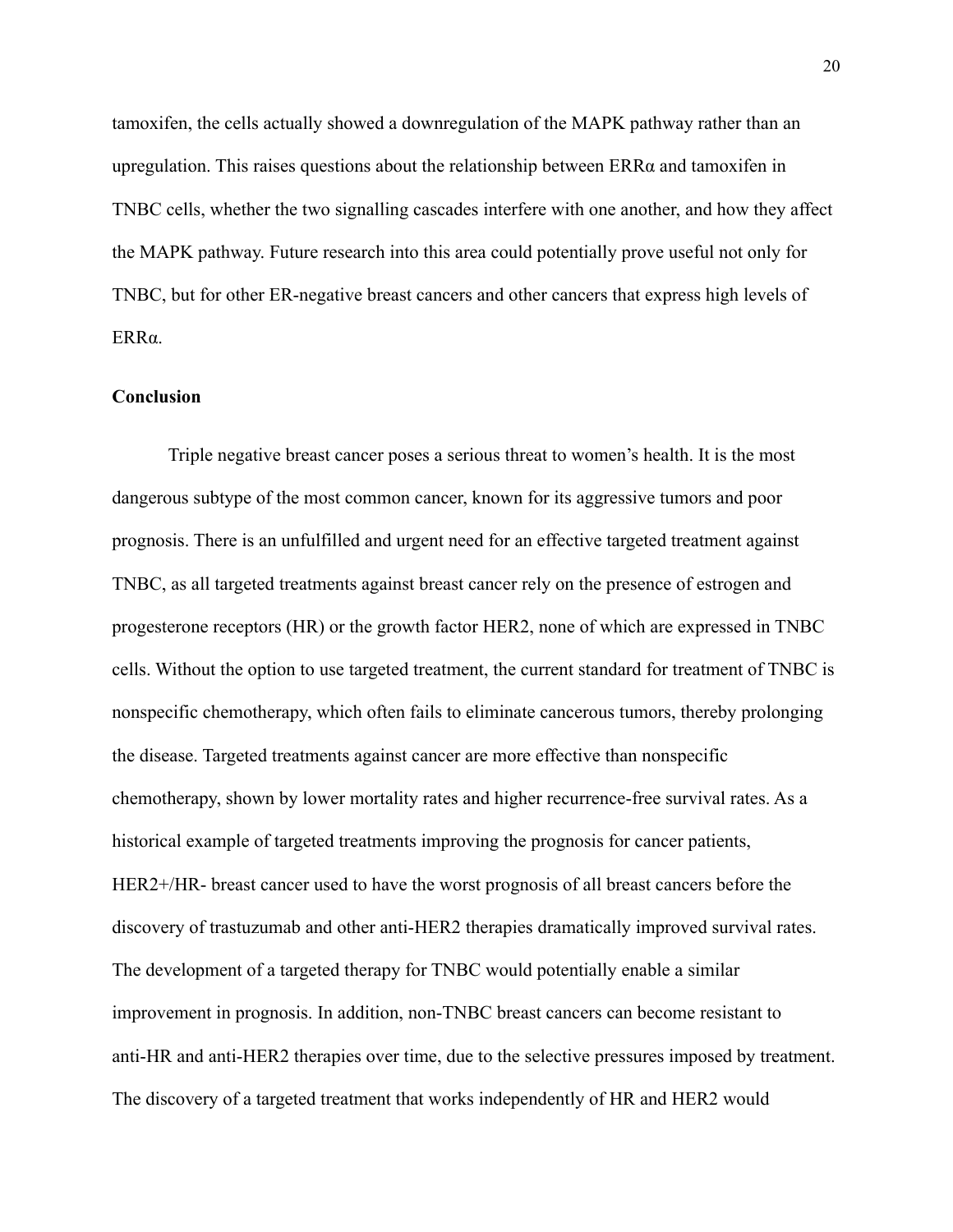therefore not only help improve the prognosis of TNBC itself, but also would be invaluable in the fight against other types of breast cancer.

The main issues to address in the search for such a treatment are that the metabolic mechanisms that drive TNBC are not as well understood as they are in other types of breast cancer, as well as the lack of a known reliable biomarker in TNBC to use as a target for treatment. A promising candidate for such a biomarker is the estrogen-related receptor alpha (ERRα), which regulates cell metabolism, specifically oxidative phosphorylation within mitochondria. Inhibiting  $ERRa$  in TNBC cells has previously been shown to affect the MAPK pathway, possibly due to its role in the cellular stress response. The same effect on the MAPK pathway has been observed in TNBC cells treated with tamoxifen, which implies a link between ERRα, tamoxifen, and the MAPK pathway. Future research in this area should take into account the fact that there are currently no  $ERR\alpha$  inhibitors approved for use in humans. It is possible that investigation into ERRα as a target for treatment of TNBC would be the impetus to accelerate research into ERRα inhibitors.

This study investigates the effects of tamoxifen, the ERRα inhibitor XCT-790, and the MEK1/2 inhibitor U0126 on TNBC cells *in vitro*. The study compares the effects of each drug individually and in combination, in terms of how it affects both the proliferation of the cells and the relative levels of proteins expressed within them. The results of the study demonstrate that targeting both ERR $\alpha$  and the MAPK pathway through the use of XCT-790 and U0126 is quite effective at slowing the proliferation rate of TNBC cells, reducing the proliferation rate to about half that of untreated cells. Therefore,  $ERR\alpha$  can be considered a potential target for future development of targeted treatments against TNBC. In addition, this study has shown that while XCT-790 and tamoxifen both cause a short-term upregulation of the MAPK pathway in TNBC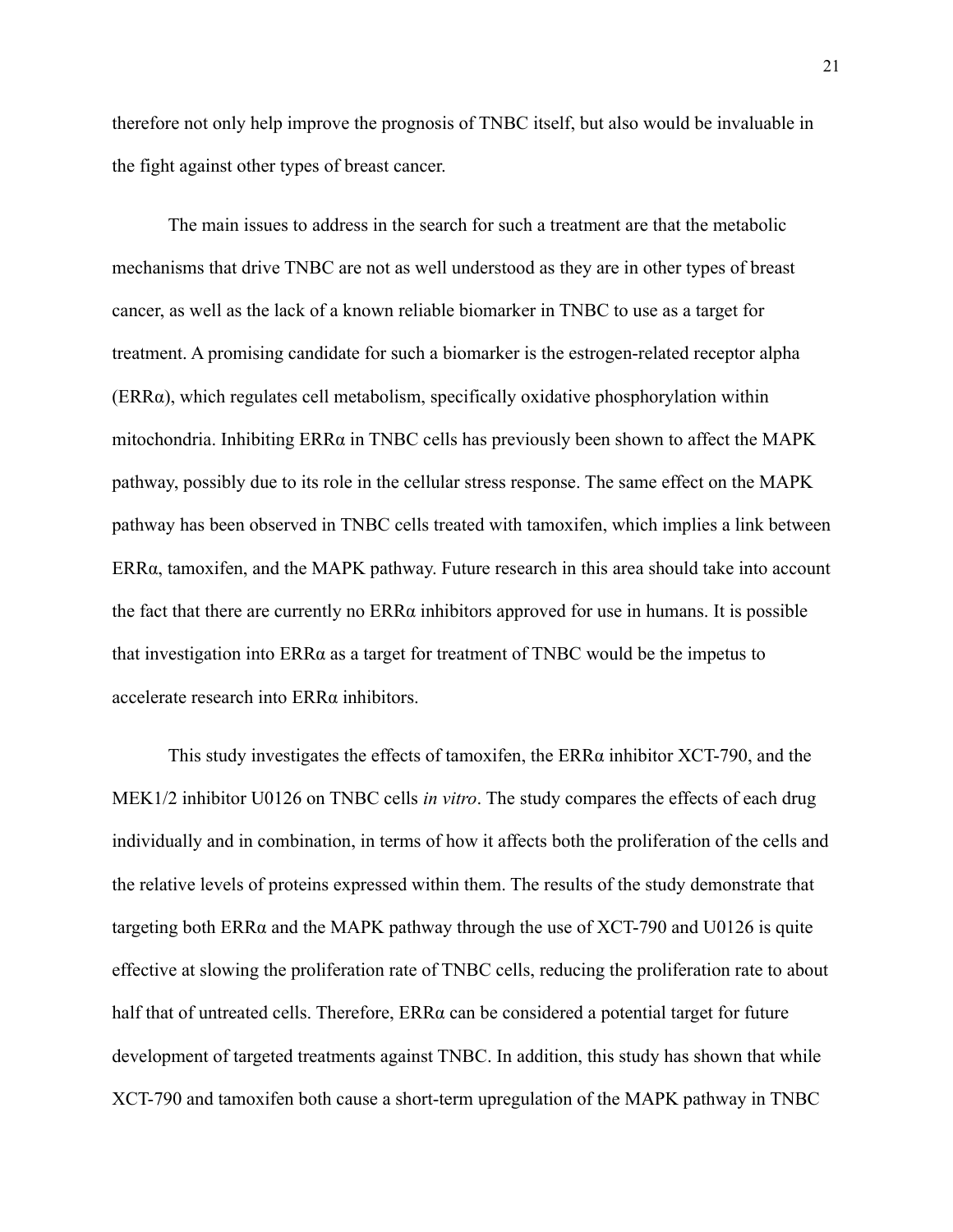cells on their own, treating TNBC cells with both drugs at the same time actually downregulates the pathway, which raises questions about how interrelated the  $ERR\alpha$  and  $ER\alpha$  pathways are and how they are regulated in the absence of estrogen receptors. The data produced by this study support the hypothesis that  $ERR\alpha$  plays a significant role in the mechanisms by which TNBC grows and progresses, and that dual-targeting ERRα and the MAPK pathway is a viable approach to treating TNBC.

Moving forward, this research can be refined in order to assess the specificity of such treatments and investigate how they affect non-TNBC cells. A successful targeted treatment against TNBC would not only attack TNBC cells, but also leave non-cancerous cells relatively unaffected. A future direction for this line of investigation would be to test the treatments used in this study on both non-TNBC breast cancer cells and on healthy non-cancerous breast tissue cells, in order to determine the effects on those cells in relation to TNBC cells. There is still much research to be done into the role of  $ERRa$  both in and out of TNBC, and how the metabolic pathways ordinarily regulated by estrogen receptors in TNBC cells are affected by ERRα. Studies that aim to determine how the MAPK pathway and ERRα are linked and how their effect on TNBC differs from that of tamoxifen will be invaluable in increasing understanding of the mechanisms by which TNBC grows and progresses, so that understanding could be used to find a promising avenue toward a targeted treatment of TNBC.

#### **Acknowledgements**

I would like to offer my sincerest thanks to Dr. Alayev for being my mentor and research supervisor and helping me throughout my time at Stern College. I would also like to thank Dr. Schuck and Dr. Musheyev for assisting me in my efforts and encouraging me throughout the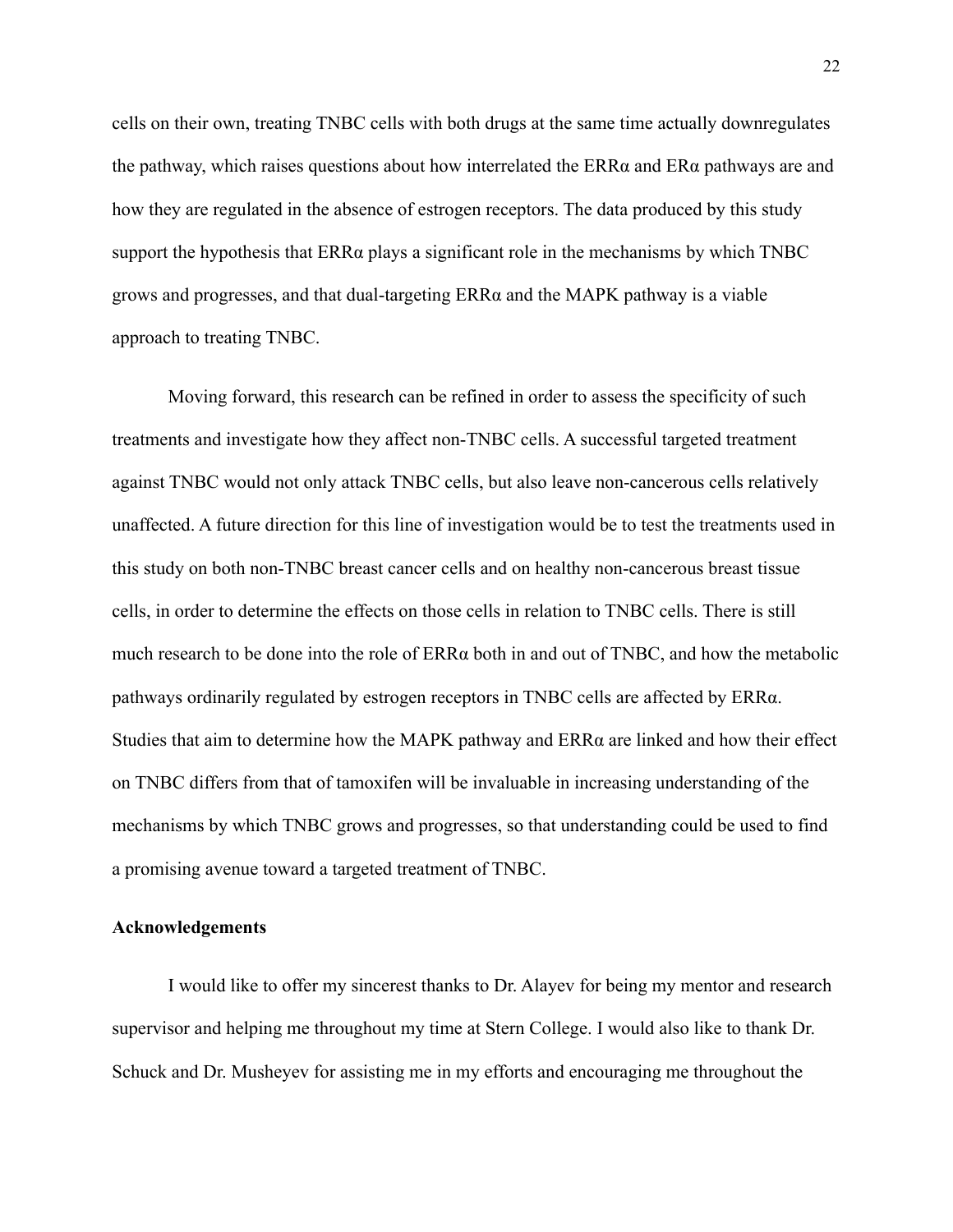research process. Thanks also to Dr. Wachtell for giving all of us in the Honors Program the opportunity to expand our horizons and truly elevate our academic careers. Finally, I would like to thank my family, friends, and classmates, whose support was essential for the completion of this project.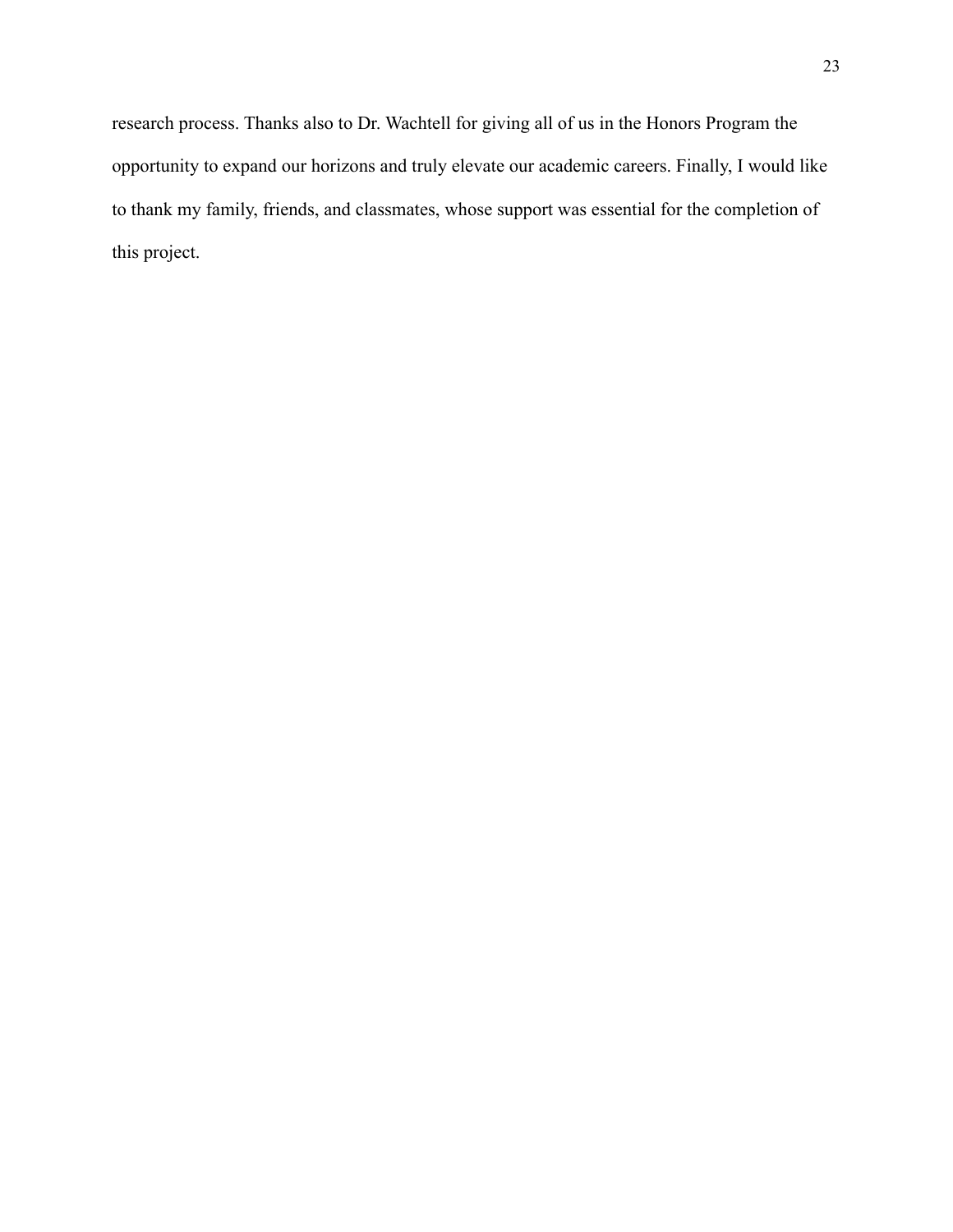#### **References**

1. Sung, H, Ferlay, J, Siegel, RL, Laversanne, M, Soerjomataram, I, Jemal, A, Bray, F. "Global cancer statistics 2020: GLOBOCAN estimates of incidence and mortality worldwide for 36 cancers in 185 countries." *CA Cancer J Clin.* 2021: 71: 209- 249. https://doi.org/10.3322/caac.21660

2. Coombs, N.J., Cronin, K.A., Taylor, R.J. et al. "The impact of changes in hormone therapy on breast cancer incidence in the US population." *Cancer Causes Control* 21, 83–90 (2010). https://doi.org/10.1007/s10552-009-9437-5

3. Howlader N, Noone AM, Krapcho M, Miller D, Brest A, Yu M, Ruhl J, Tatalovich Z, Mariotto A, Lewis DR, Chen HS, Feuer EJ, Cronin KA (eds). SEER Cancer Statistics Review, 1975-2018, National Cancer Institute. Bethesda, MD, https://seer.cancer.gov/csr/1975\_2018/, based on November 2020 SEER data submission, posted to the SEER web site, April 2021.

4. DeSantis, C.E., Ma, J., Gaudet, M.M., Newman, L.A., Miller, K.D., Goding Sauer, A., Jemal, A. and Siegel, R.L. (2019). "Breast cancer statistics, 2019." *CA A Cancer J Clin,* 69: 438-451. https://doi.org/10.3322/caac.21583

5. American Cancer Society. *Breast Cancer Facts & Figures 2019-2020.* Atlanta: American Cancer Society, Inc. 2019.

6. Falzone L, Salomone S and Libra M (2018). "Evolution of Cancer Pharmacological Treatments at the Turn of the Third Millennium." *Front. Pharmacol.* 9:1300. doi: 10.3389/fphar.2018.01300

7. DeVita, Vincent T Jr, and Edward Chu. "A history of cancer chemotherapy." *Cancer research* vol. 68,21 (2008): 8643-53. doi:10.1158/0008-5472.CAN-07-6611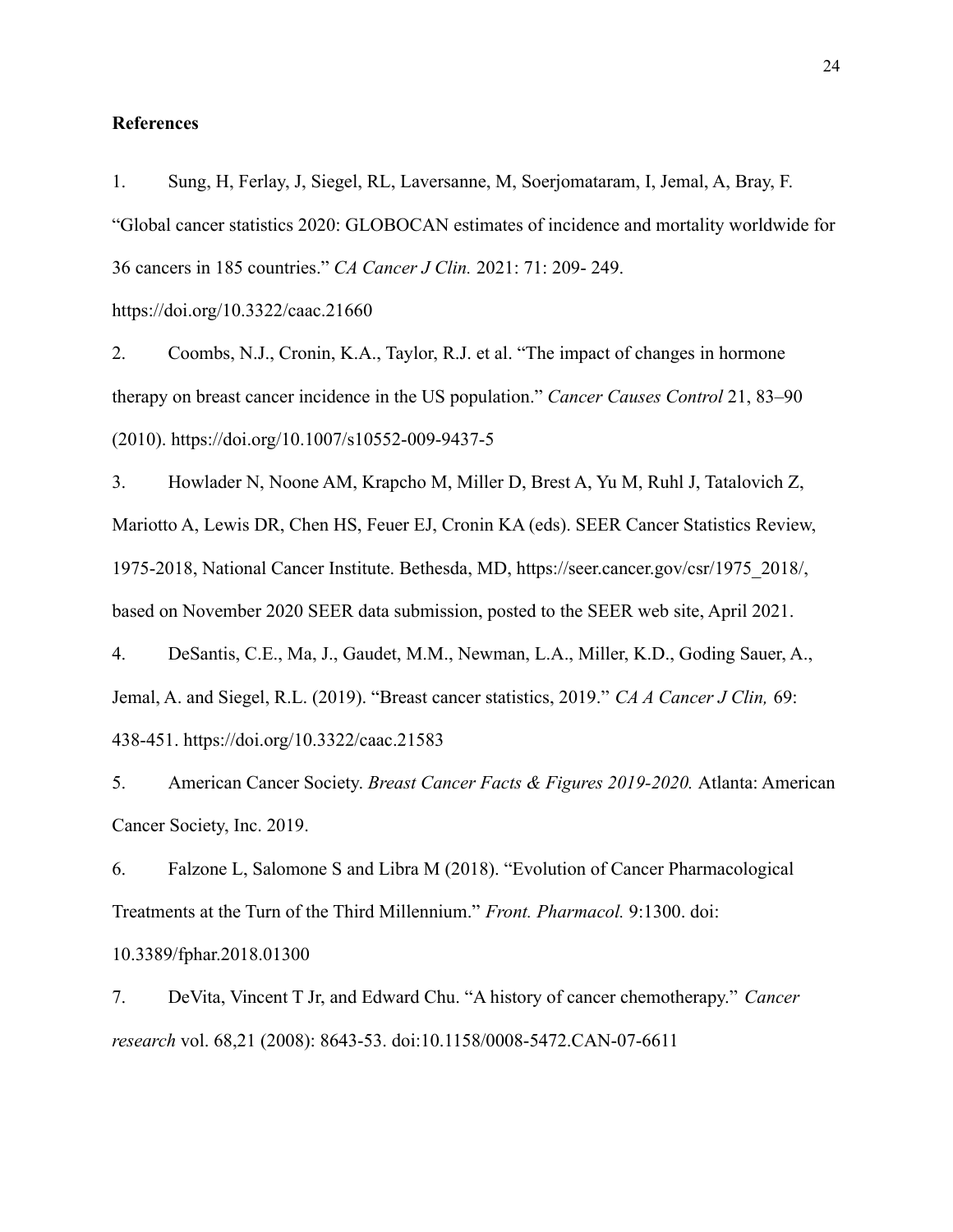8. Jordan, V Craig. "Tamoxifen: catalyst for the change to targeted therapy." *European journal of cancer* (Oxford, England : 1990) vol. 44,1 (2008): 30-8.

doi:10.1016/j.ejca.2007.11.002

9. Carter, P et al. "Humanization of an anti-p185HER2 antibody for human cancer therapy." *Proceedings of the National Academy of Sciences of the United States of America* vol. 89,10 (1992): 4285-9. doi:10.1073/pnas.89.10.4285

10. Al-Mahmood, S., Sapiezynski, J., Garbuzenko, O. B., & Minko, T. (2018). "Metastatic and triple-negative breast cancer: challenges and treatment options." *Drug delivery and translational research*, 8(5), 1483–1507. https://doi.org/10.1007/s13346-018-0551-3

11. Anastasiadi, Zoi et al. "Breast cancer in young women: an overview." *Updates in surgery* vol. 69,3 (2017): 313-317. doi:10.1007/s13304-017-0424-1

12. SEER Cancer Stat Facts: Female Breast Cancer Subtypes. National Cancer Institute. Bethesda, MD, https://seer.cancer.gov/statfacts/html/breast-subtypes.html

13. Costa, Ricardo L B, and William J Gradishar. "Triple-Negative Breast Cancer: Current Practice and Future Directions." *Journal of oncology practice* vol. 13,5 (2017): 301-303. doi:10.1200/JOP.2017.023333

14. Liedtke, Cornelia et al. "Response to neoadjuvant therapy and long-term survival in patients with triple-negative breast cancer." *Journal of clinical oncology : official journal of the American Society of Clinical Oncology* vol. 26,8 (2008): 1275-81.

doi:10.1200/JCO.2007.14.4147

15. Fagerberg, Linn et al. "Analysis of the human tissue-specific expression by genome-wide integration of transcriptomics and antibody-based proteomics." *Molecular & cellular proteomics : MCP* vol. 13,2 (2014): 397-406. doi:10.1074/mcp.M113.035600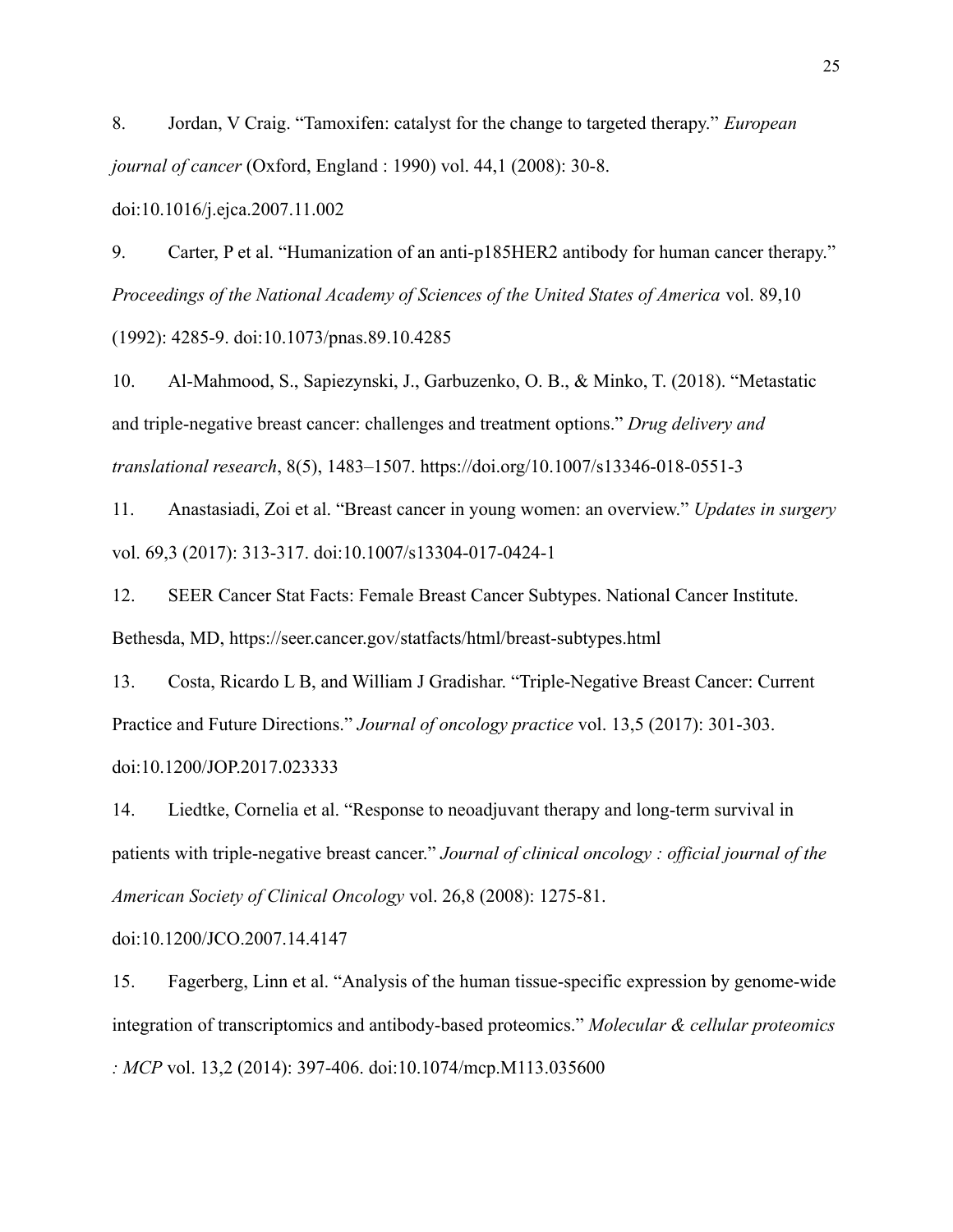16. Bookout, Angie L et al. "Anatomical profiling of nuclear receptor expression reveals a hierarchical transcriptional network." *Cell* vol. 126,4 (2006): 789-99.

doi:10.1016/j.cell.2006.06.049

17. Audet-Walsh, Étienne, and Vincent Giguére. "The multiple universes of estrogen-related receptor α and γ in metabolic control and related diseases." *Acta pharmacologica Sinica* vol. 36,1 (2015): 51-61. doi:10.1038/aps.2014.121

18. Stein, R A, and D P McDonnell. "Estrogen-related receptor alpha as a therapeutic target in cancer." *Endocrine-related cancer* vol. 13 Suppl 1 (2006): S25-32. doi:10.1677/erc.1.01292

19. Berman, Adi Y et al. "ERRα regulates the growth of triple-negative breast cancer cells via S6K1-dependent mechanism." *Signal transduction and targeted therapy* vol. 2 (2017): 17035–. doi:10.1038/sigtrans.2017.35

20. Subrata Manna, Josefine Bostner, Yang Sun, et al. "ERRα Is a Marker of Tamoxifen Response and Survival in Triple-Negative Breast Cancer." *Clin Cancer Res* 2016;22:1421-1431. Published OnlineFirst November 5, 2015.

21. Geneviève Deblois, Ghada Chahrour, Marie-Claude Perry, et al. "Transcriptional Control of the ERBB2 Amplicon by ERRα and PGC-1 β Promotes Mammary Gland Tumorigenesis." *Cancer Res* 2010;70:10277-10287. Published OnlineFirst October 20, 2010.

22. Manna, Subrata, and Marina K. Holz. "Tamoxifen Action in ER-Negative Breast Cancer." *Signal Transduction Insights,* Jan. 2016, doi:10.4137/STI.S29901.

23. Liu, Chun-Yu et al. "Tamoxifen induces apoptosis through cancerous inhibitor of protein phosphatase 2A-dependent phospho-Akt inactivation in estrogen receptor-negative human breast cancer cells." *Breast cancer research : BCR* vol. 16,5 431. 17 Sep. 2014,

doi:10.1186/s13058-014-0431-9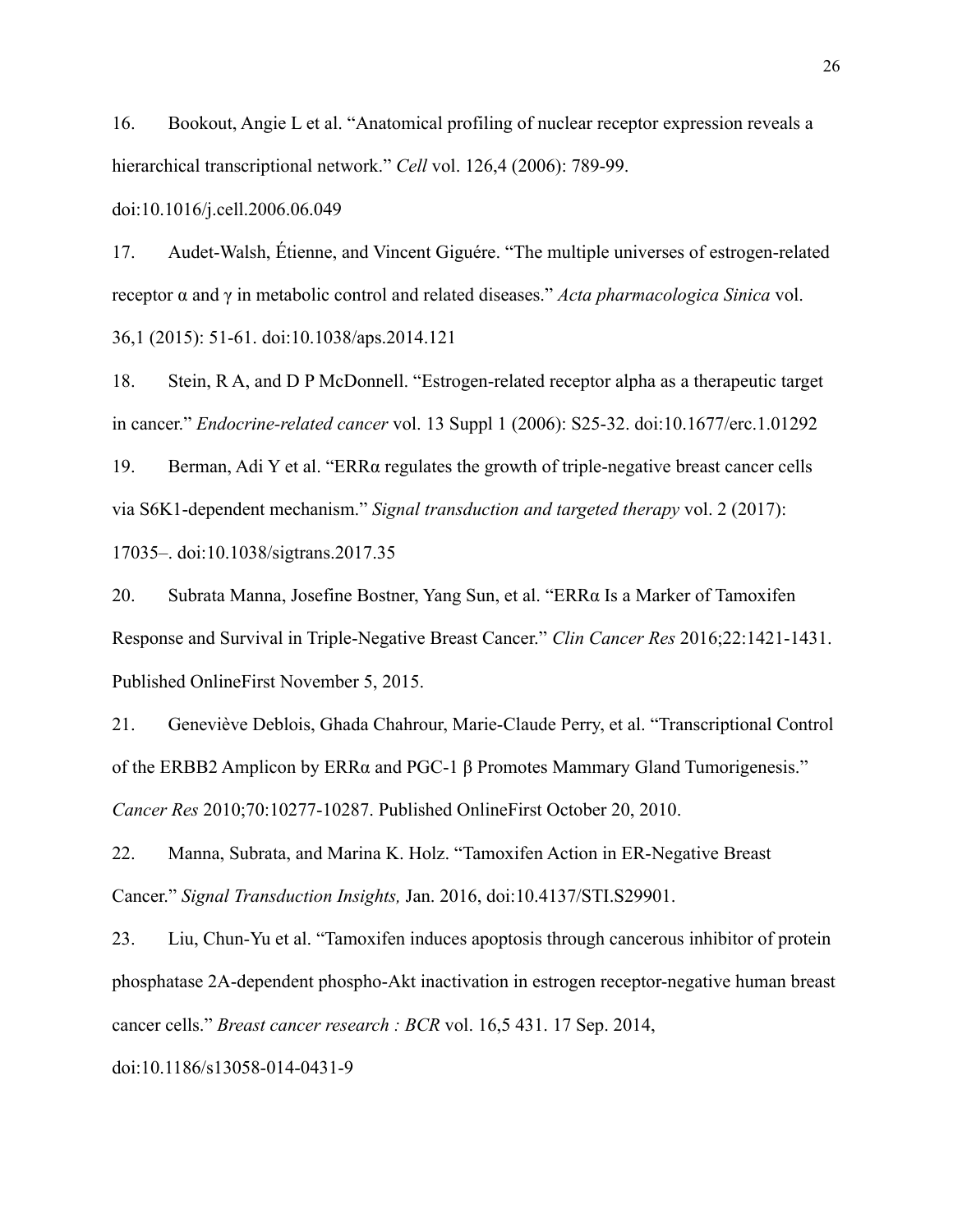24. Ma, Gang et al. "Tamoxifen inhibits ER-negative breast cancer cell invasion and metastasis by accelerating Twist1 degradation." *International journal of biological sciences* vol. 11,5 618-28. 11 Apr. 2015, doi:10.7150/ijbs.11380

25. Madhunapantula, S. V., Mosca, P. J., & Robertson, G. P. (2011). "The Akt signaling pathway: an emerging therapeutic target in malignant melanoma." *Cancer biology & therapy*, 12(12), 1032–1049. https://doi.org/10.4161/cbt.12.12.18442

26. Wu, Ying-Min et al. "Inhibition of ERRα suppresses epithelial mesenchymal transition of triple negative breast cancer cells by directly targeting fibronectin." *Oncotarget* vol. 6,28 (2015): 25588-601. doi:10.18632/oncotarget.4436

27. Alan J. Whitmarsh. "Regulation of gene transcription by mitogen-activated protein kinase signaling pathways." *Biochimica et Biophysica Acta (BBA) - Molecular Cell Research,*Volume 1773, Issue 8, 2007, Pages 1285-1298, ISSN 0167-4889,

https://doi.org/10.1016/j.bbamcr.2006.11.011.

28. Masuda, H., Zhang, D., Bartholomeusz, C., Doihara, H., Hortobagyi, G. N., & Ueno, N. T. (2012). "Role of epidermal growth factor receptor in breast cancer." *Breast cancer research and treatment*, 136(2), 331–345. https://doi.org/10.1007/s10549-012-2289-9

29. Dent, Rebecca et al. "Triple-negative breast cancer: clinical features and patterns of recurrence." *Clinical cancer research : an official journal of the American Association for Cancer Research* vol. 13,15 Pt 1 (2007): 4429-34. doi:10.1158/1078-0432.CCR-06-3045

30. Guo, Yan-Jun et al. "ERK/MAPK signalling pathway and tumorigenesis." *Experimental and therapeutic medicine* vol. 19,3 (2020): 1997-2007. doi:10.3892/etm.2020.8454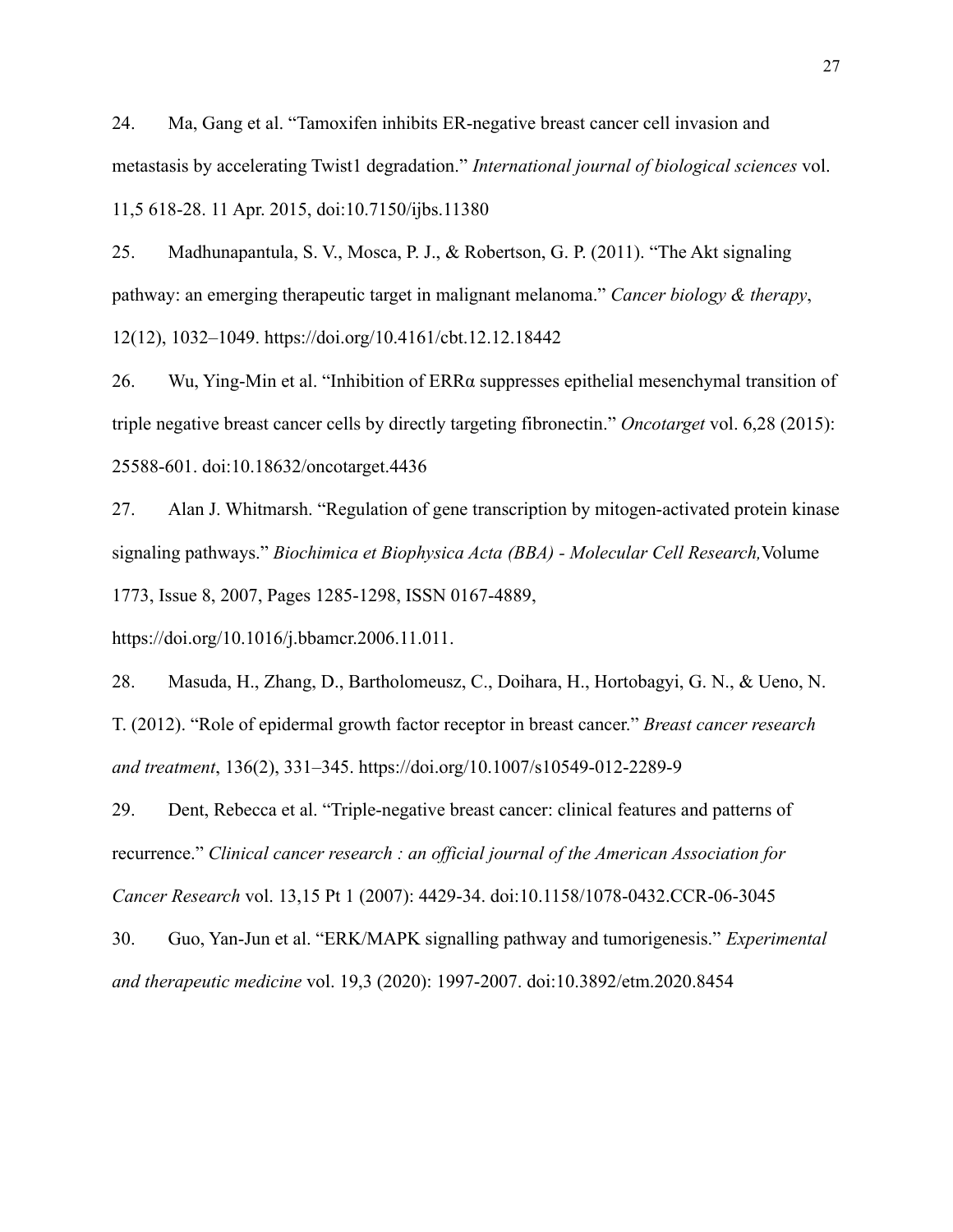31. Thibault Houles, Philippe P. Roux. "Defining the role of the RSK isoforms in cancer." *Seminars in Cancer Biology*, Volume 48, 2018, Pages 53-61, ISSN 1044-579X, https://doi.org/10.1016/j.semcancer.2017.04.016.

32. Mehnert, Janice M et al. "Rationally designed treatment for solid tumors with MAPK pathway activation: a phase I study of paclitaxel and bortezomib using an adaptive dose-finding approach." *Molecular cancer therapeutics* vol. 10,8 (2011): 1509-19.

doi:10.1158/1535-7163.MCT-10-0944

33. Brett B. Busch, William C. Stevens,Richard Martin, Peter Ordentlich, Sihong Zhou, Douglas W. Sapp, Robert A. Horlick, and Raju Mohan. "Identification of a Selective Inverse Agonist for the Orphan Nuclear Receptor Estrogen-Related Receptor α." *Journal of Medicinal Chemistry* 2004 47 (23), 5593-5596. DOI: 10.1021/jm049334f

34. Murugan Kalimutho, Kate Parsons, Deepak Mittal, J. Alejandro López, Sriganesh Srihari, Kum Kum Khanna. "Targeted Therapies for Triple-Negative Breast Cancer: Combating a Stubborn Disease." *Trends in Pharmacological Sciences*,Volume 36, Issue 12,2015,Pages 822-846,ISSN 0165-6147, https://doi.org/10.1016/j.tips.2015.08.009.

35. Green, A.R., Caracappa, D., Benhasouna, A.A. et al. "Biological and clinical significance of PARP1 protein expression in breast cancer." *Breast Cancer Res Treat* 149, 353–362 (2015). https://doi.org/10.1007/s10549-014-3230-1

36. Lee, Jangsoon et al. "PI3K and MAPK Pathways as Targets for Combination with the Pan-HER Irreversible Inhibitor Neratinib in HER2-Positive Breast Cancer and TNBC by Kinome RNAi Screening." *Biomedicines* vol. 9,7 740. 28 Jun. 2021,

doi:10.3390/biomedicines9070740